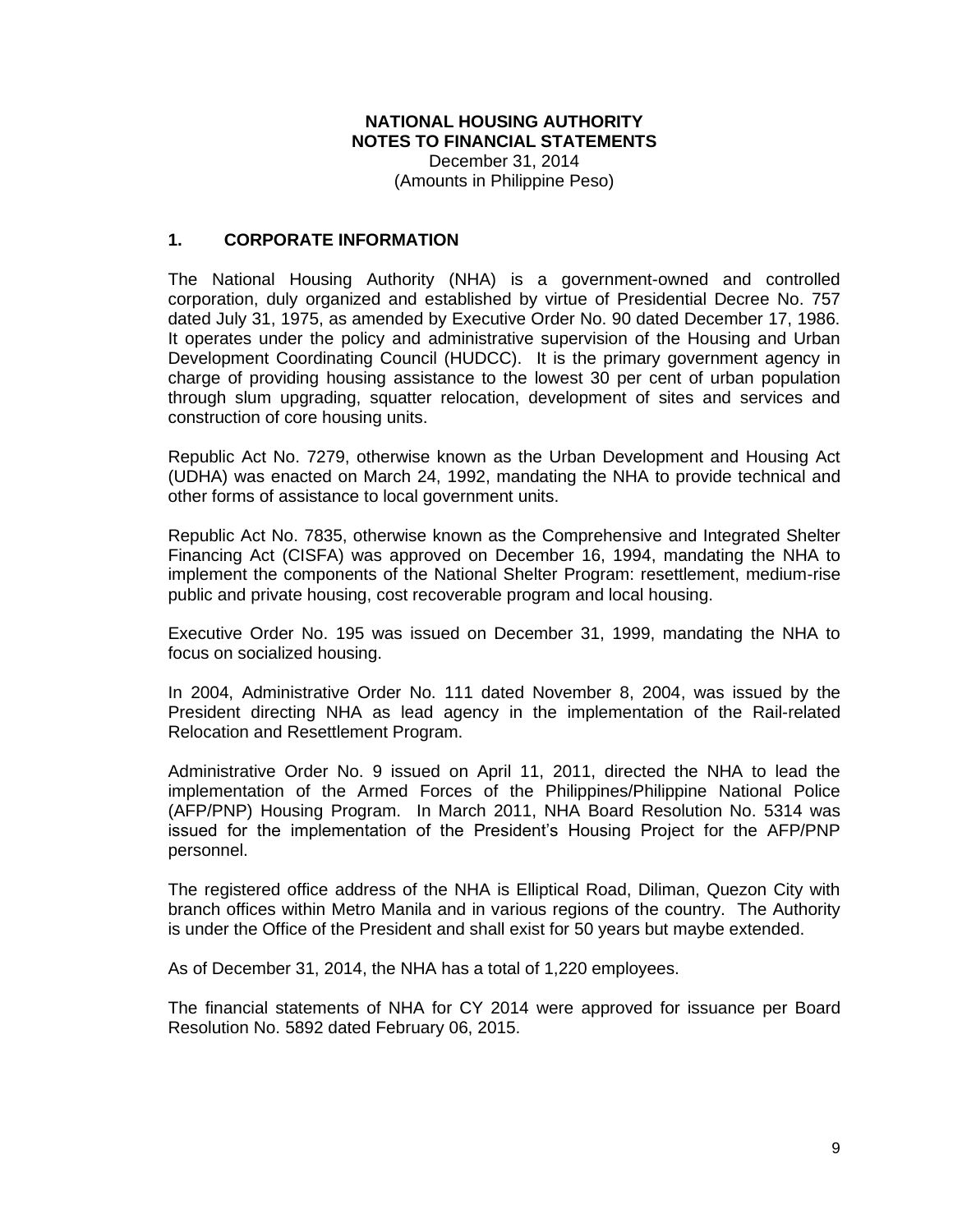## **2. SUMMARY OF SIGNIFICANT ACCOUNTING POLICIES, VALUATION & ESTIMATES**

#### Statement of Compliance

The Financial Statements as of December 31, 2014, were presented in accordance with the generally accepted state accounting principles in the Philippines.

#### Basis for the preparation of the financial statements

The financial statements of the NHA are composed of the accounts of the NHA-owned funds and the Comprehensive and Integrated Shelter Financing Act (CISFA) fund which are consolidated quarterly. CISFA funds were released by the Bureau of Treasury (BTr) for the Local Housing Program and the Medium-Rise Public and Private Housing.

No set of books are being maintained in the provincial, district and project offices. Cash Receipts Register together with copies of Official Receipts and deposit slips are being prepared for collections and the same are submitted to the NHA Accounting Department for recording. Likewise, Monthly Summary of Expenses is submitted together with copies of disbursements and supporting documents for recording.

In compliance with COA Circular No. 2004-001 dated May 7, 2004, and COA Circular Letter No. 2004-002 dated April 29, 2004, bearing on the guidelines and procedures on the adoption of the Chart of Accounts under the New Government Accounting System (NGAS) by Government-Owned and/or Controlled Corporations (GOCCs), the NHA implemented the new system effective October 1, 2005. The balances of accounts as of September 30, 2005 were converted to the prescribed chart of accounts.

COA Circular No. 2008-001 dated January 29, 2008, the Revised Philippine Government Chart of Accounts (PGCA) is issued to prescribe the use of a more comprehensive Chart of Accounts to respond to the information needs of government agencies in implementing the New Government Accounting System (NGAS). The NHA reclassified all account balances in the Trial Balance as of March 31, 2008 to the revised chart of accounts.

#### Cash and cash equivalents

Cash includes cash on hand and in banks. Cash equivalents are temporary investments in Treasury Bills with the Bureau of Treasury with maturities of three months or less. Petty cash funds are maintained under the imprest system.

#### Receivables

Receivables are stated at face value, except for rental receivables, which is net of allowance for doubtful accounts.

#### Allowance for doubtful accounts

The allowance for doubtful accounts is based on estimated collectability of rental receivable balances. Higher rate of allowance is provided for long-outstanding accounts based on the aging report as follows: 4 to 6 months, 10 per cent; 7 to 12 months, 20 per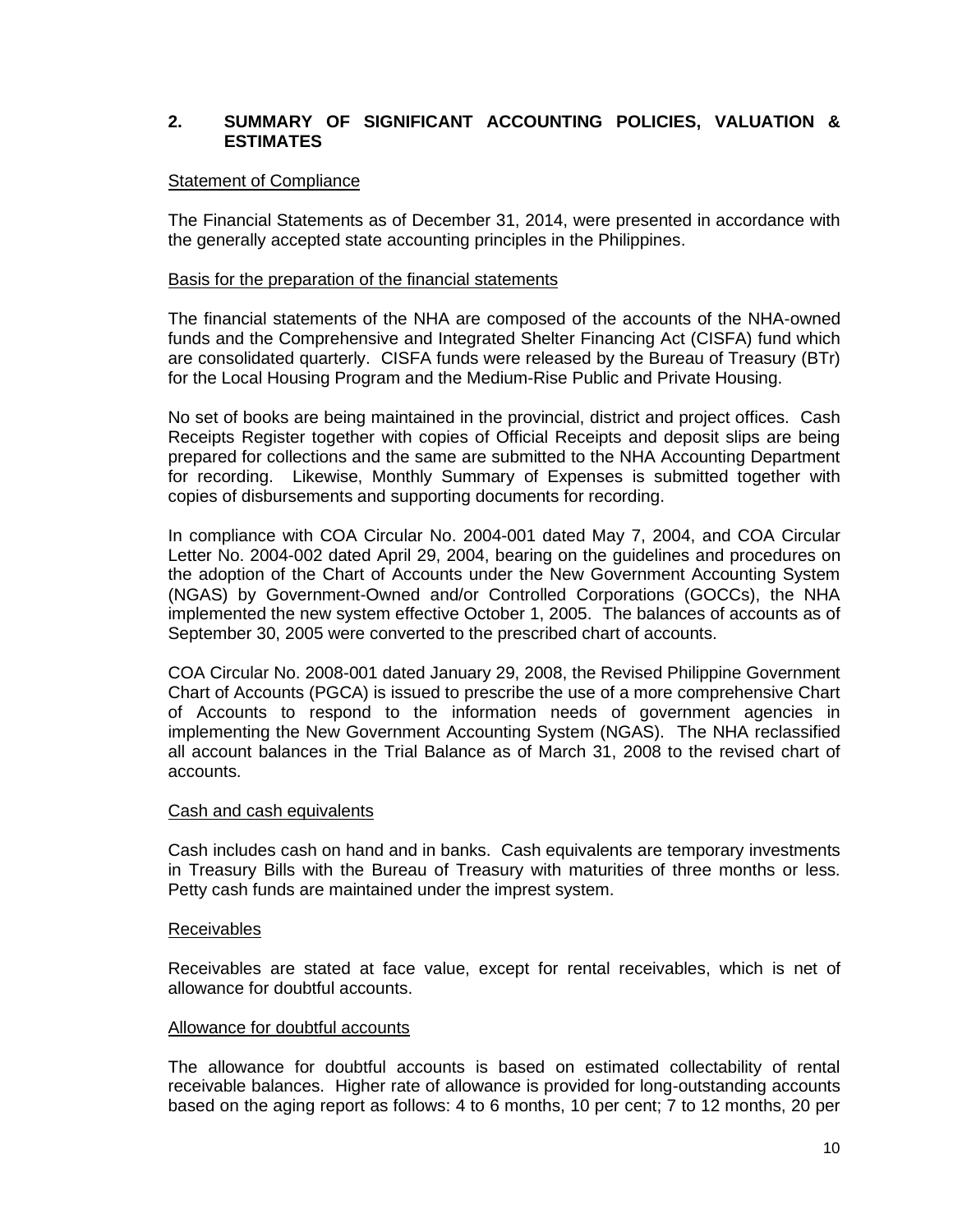cent; over 1 year to 3 years, 30 per cent; over 3 years to 5 years, 40 per cent; and over 5 years, 50 per cent.

Allowance for doubtful accounts were set up for dormant receivables from local government units, loans receivables, due from GOCCs, LGUs, and NGAs.

#### Investments in securities

Treasury bills with more than 91 days maturity period are classified under Investments in Securities. The investments are recorded at acquisition cost and the interest earned therein is recorded upon maturity.

#### Inventories

Inventories in the form of housing projects completed and undergoing development are valued at construction cost plus pre-development costs and expenses for design and supervision. Acquired assets, which represent foreclosed property, are valued at the total amount due from such account at the time of foreclosure plus all incidental expenses such as legal fees and foreclosure expenses.

#### Property and equipment

Property and equipment are carried at cost less accumulated depreciation. Significant improvements are capitalized, while cost of maintenance and repairs are charged to expense. When property is disposed, the cost and the related accumulated depreciation are eliminated. Any gain or loss resulting from their disposal is credited or charged to current operations.

Completed projects for transfer to various government agencies based on Deed of Transfer and Acceptance (DOTA) or Deed of Donation and Acceptance (DODA) is recognized under the Building and Structures account - Completed Development for Transfer - Land and Other Structure, not subject to depreciation.

#### **Depreciation**

Depreciation is computed using the straight-line method, which recognizes equal periodic charges over the estimated lives of the assets ranging from five to 30 years. Estimated salvage value pegged at 10 per cent of the acquisition cost is deducted before dividing the same by the estimated useful life. This is in accordance with COA Circular No.2003-007 dated December 11, 2003.

#### Recognition of Liability

Liability is recognized at the time goods are accepted, services are rendered and when supplier/creditor bills are received.

#### Taxes and licenses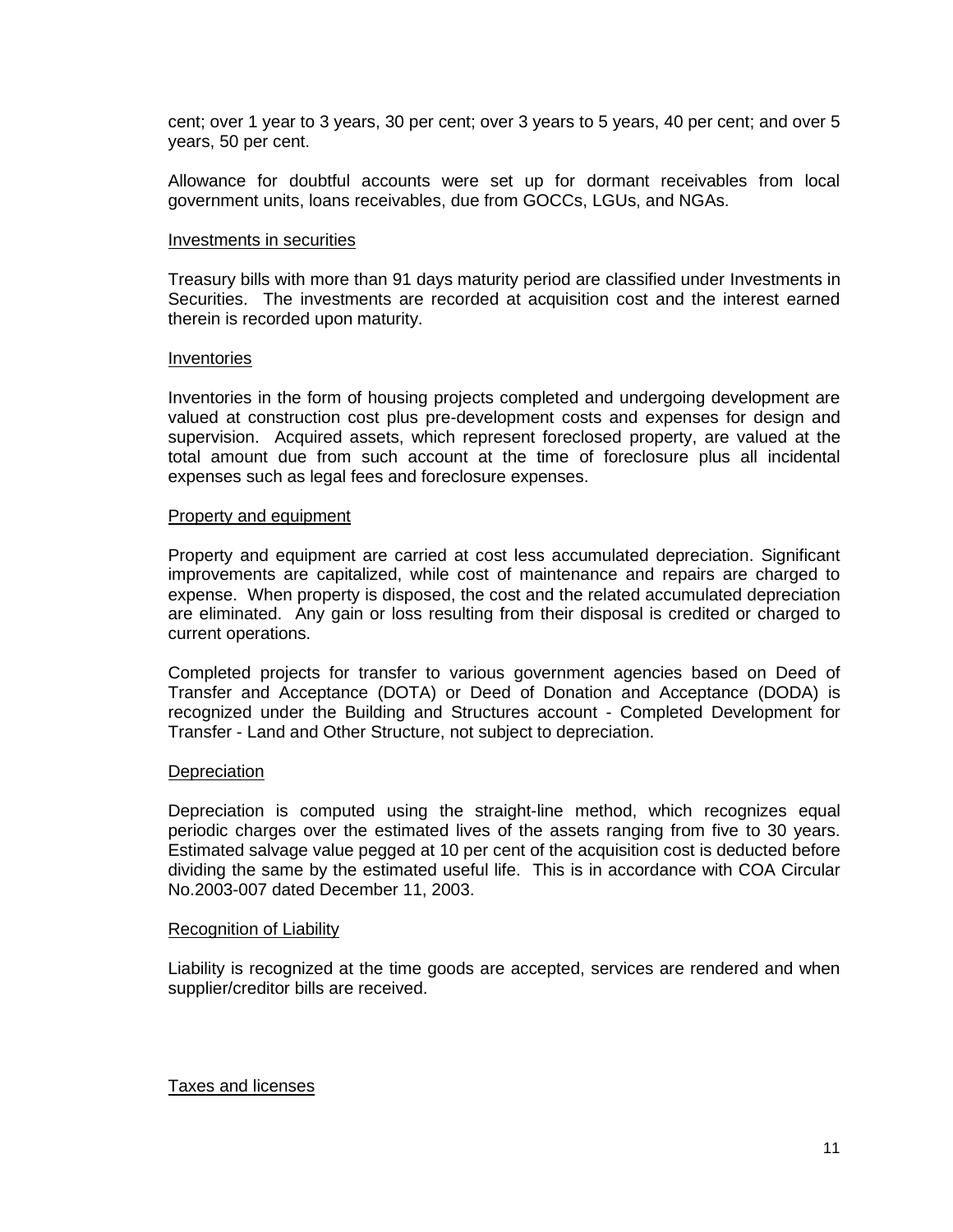Under Republic Act No. 7279, the NHA is exempted from national taxes on sale, exchange or other disposition of real property under the socialized housing program. However, NHA is not exempted from the 20 per cent final withholding tax on interest from currency bank deposits, yield, or any other monetary benefits from deposit substitutes, trust funds, and similar arrangements and royalties; and income taxes from transactions not directly related to socialized housing.

#### Recognition of income and expenses

The NHA adopts the modified accrual basis of accounting. All expenses are recognized when incurred and reported in the financial statements in the period to which they relate. Income is recognized at the time it is earned and is regarded as applicable to the period in which it is realized.

Time-based accrual policy is being used for uncollected interest. Under this policy, an account shall be accrued for a period of one year only and there will be an automatic stoppage of accruals once the subject account becomes more than one year delinquent.

## **3. CASH AND CASH EQUIVALENTS**

The account consists of:

|                     | 2014           | 2013          |
|---------------------|----------------|---------------|
| Cash on hand        |                |               |
| Collecting officers | 7,579,907      | 10,829,120    |
| Disbursing officers | 41,816,988     | 21,695,193    |
| Petty cash fund     | 277,718        | 409,701       |
| Cash in bank        |                |               |
| Current             | 13,388,651,352 | 3,328,242,855 |
| Savings             | 99,460,334     | 69,777,309    |
| Time deposit        | 640,503,068    | 361,343,538   |
|                     | 14,178,289,367 | 3,792,297,716 |

*Cash disbursing officers* account includes cash advances for special purpose.

The increases in Cash in bank-current/savings/time deposit were due to subsidy received from the National Government in the latter part of 2014. Placements to high yield and special savings deposits were initiated in January and February 2015.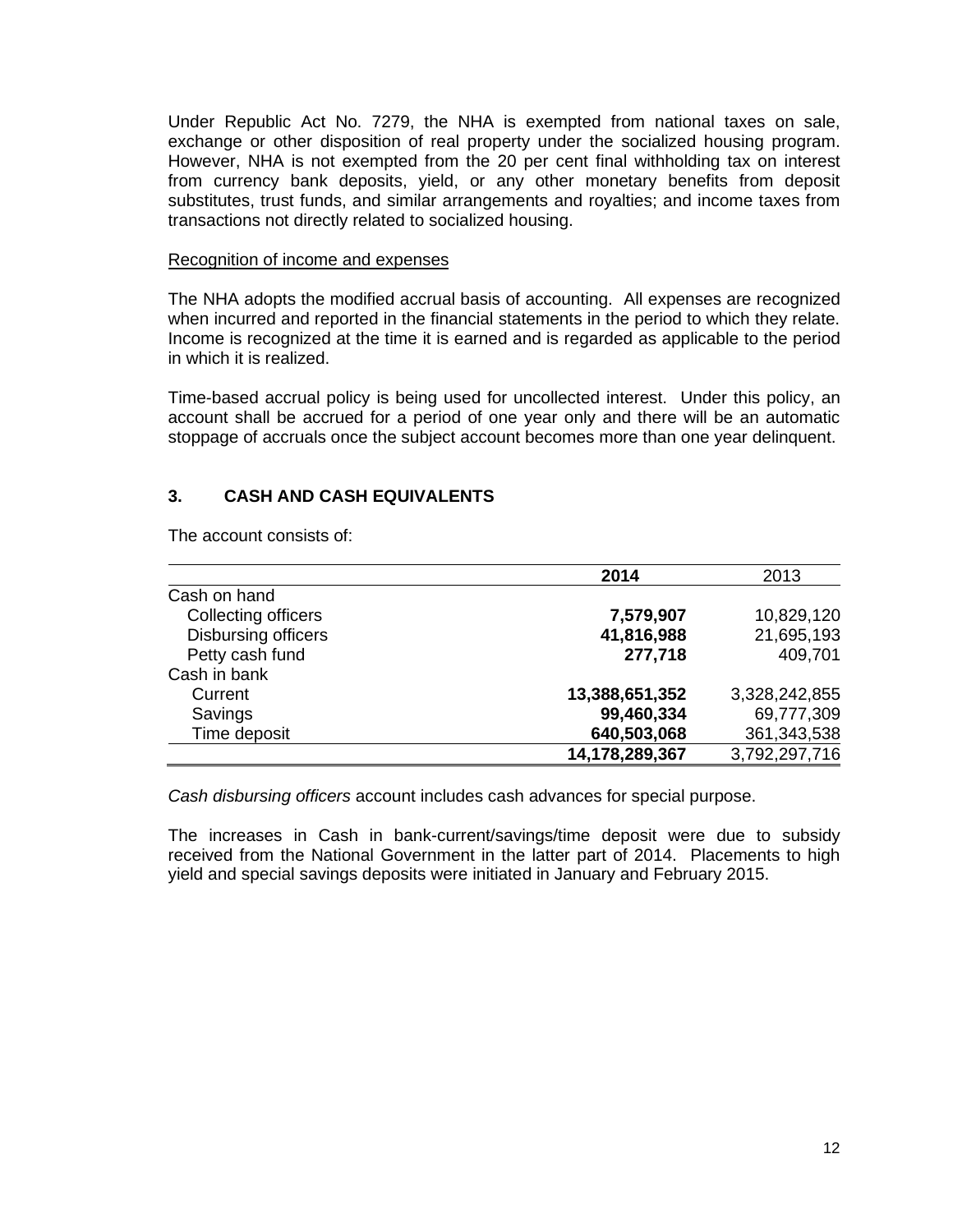## **4. RECEIVABLES**

This account is composed of the following:

| 2014          | 2013                                                    |
|---------------|---------------------------------------------------------|
|               |                                                         |
|               | 582,942                                                 |
| 2,337,511,259 | 2,379,910,432                                           |
|               | 120,736,450                                             |
|               | 1,173,720,806                                           |
| 485,625       | 429,644                                                 |
|               |                                                         |
| 16,056,223    | 10,525,831                                              |
| 532,640,504   | 409,408,848                                             |
| 45,419,572    | 48,511,902                                              |
|               |                                                         |
| 938,582,408   | 158,368,481                                             |
| 13,295,164    | 13,295,164                                              |
| 1,149,331,309 | 917,099,773                                             |
| 11,278,694    | 6,527,040                                               |
|               | 1,839,677                                               |
| 37,752,604    | 37,761,753                                              |
| 6,447,714,029 | 5,278,718,743                                           |
| (272,728,497) | (297, 615, 231)                                         |
| 6,174,985,532 | 4,981,103,512                                           |
|               | 83,082,942<br>116,470,561<br>1,163,967,487<br>1,839,677 |

*Accounts receivable* represents the current portion due from beneficiaries in various housing projects. The amount of P2.049 million pertains to Rental receivables from DOTC for the lease of the North Triangle property covered by a Contract of Lease executed in April 1998. In March 2007, DOTC, NHA and MRT Development Corporation executed a Memorandum of Agreement and Assignment of Agreement, wherein DOTC assigned its Depot Development Rights Payment (DRP) due from MRT Development Corporation, and authorized the latter to remit the same to NHA. The Authority receives monthly remittance from MRT based on Depot DRP schedule starting July 2007.

*Loans receivable – local government units (LGUs)* represent current portion of loans granted to various local government units under the local housing program of the Comprehensive and Integrated Shelter Financing Act (CISFA) funds.

*Loans receivable – others* represent loans granted to beneficiaries under the Northrail/Southrail Relocation Program and other loans, such as employees housing and car loans and other loans granted to beneficiaries, like commercial and industrial loan, housing material loans, small business loans and community mortgage program loans.

*Interest receivable* of P45.419 million pertains to accrued interest on Installment Sales from accounts with one year arrearages per Aging Report.

The increase in *Due from NGAs* was mainly due to fund released to DPWH of P878 M for the implementation of Zamboanga City Roadmap to Recovery and Reconstruction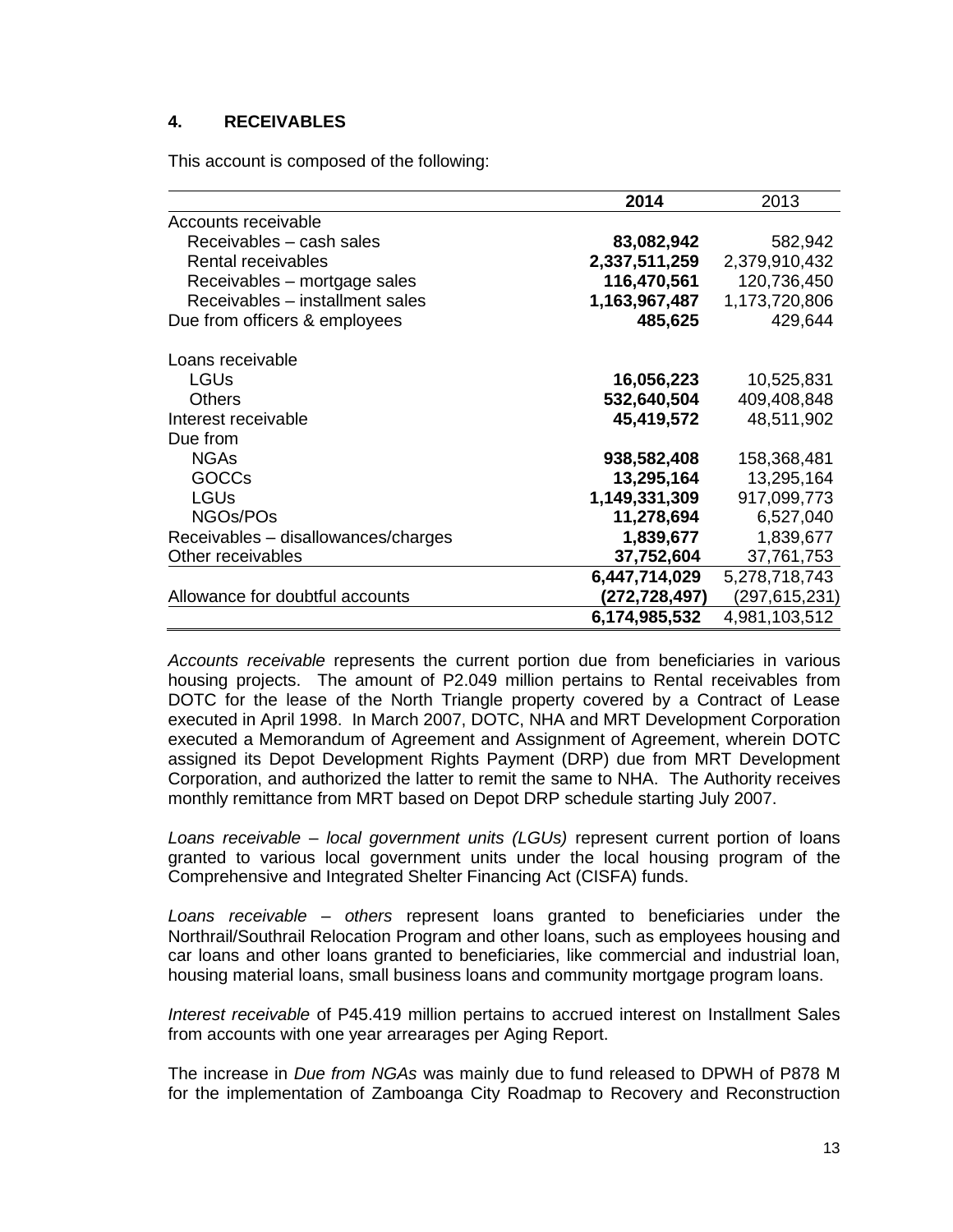Plan. The fund covers the expenses necessary for land development and civil works which was conceptualized due to armed conflict that caused heavy damage and burning homes in Zamboanga last September 9, 2013.

*Due from LGUs and Due from National Government Agencies (NGAs)* are advances made by NHA to the different government units, which are subject to liquidation, supported by the Statement of Obligations and Disbursements, duly certified by the City Treasurer, approved by the City Mayor and verified and audited by the Auditor of the City. Thus, the increase in said account was primarily due to advances made to various local government units to cover the construction of houses on stilts, footbridges, communal septic tanks and construction of housing units for indigenous people.

*Due from Non-Government Organizations (NGOs)/Peoples' Organizations (POs)* are advances made to various Electric Cooperatives for the installation of lighting facilities.

*Other receivables* include receivable from various joint venture partners, beneficiaries for water and electric services, MERALCO meters and service deposits and real estate tax.

The allowance of P272.728 million covers the doubtful accounts from beneficiaries' rental accounts. The allowance for doubtful accounts was set up for dormant receivables from LGUs, GOCCs and Loans Receivable, totaling P28.465 million.

## **5. INVENTORIES**

The account consists of the following:

|                                                                                                | 2014           | 2013           |
|------------------------------------------------------------------------------------------------|----------------|----------------|
| Merchandise inventory                                                                          |                |                |
| Completed development for disposition/sale-land<br>Completed development for disposition/sale- | 4,733,384,193  | 5,364,627,424  |
| building                                                                                       | 2,447,999,639  | 1,910,409,225  |
| Construction in progress                                                                       |                |                |
| Housing units                                                                                  | 3,266,183,250  | 2,273,179,809  |
| Resettlement project                                                                           | 2,190,325,969  | 1,349,000,491  |
| Sites and services                                                                             | 49,807,101     | 53,919,856     |
| Slum upgrading                                                                                 | 36,849,843     | 22,595,987     |
| Acquired assets                                                                                | 70,174,102     | 70,286,898     |
|                                                                                                | 12,794,724,097 | 11,044,019,690 |

*Merchandise inventory/items for sale or transfer* account represents the cost of completed projects available for disposition/sale. This also includes property foreclosed by NHA.

*Construction in progress* pertains to the cost of on-going projects of the Authority.

### **6. PREPAYMENTS**

The account consists of the following: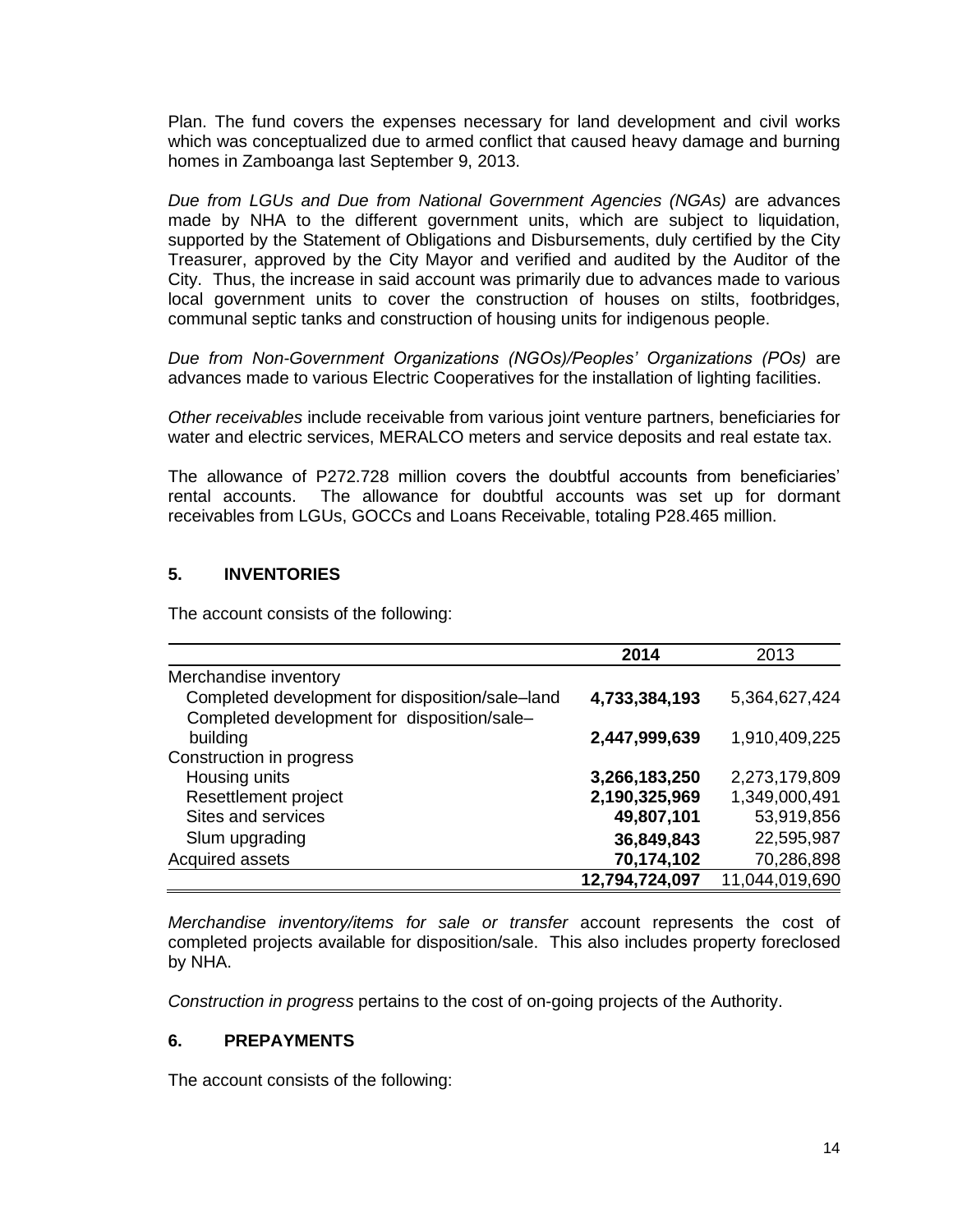|                                         | 2014        | 2013        |
|-----------------------------------------|-------------|-------------|
| Advances to contractors                 | 551,668,324 | 344,418,449 |
| Prepaid insurance                       | 792,305     | 6,795,115   |
| Office supplies inventory               | 6,509,945   | 5,901,634   |
| Medical, dental and laboratory supplies | 24,700      | 24,700      |
| Other supplies inventory                | 430,174     | 845,236     |
| Drugs and medicine inventory            | 163,801     | 150,214     |
|                                         | 559,589,249 | 358,135,348 |

*Advances to contractors* are mobilization fee equivalent to 15 per cent of the contract cost.

## **7. LONG-TERM RECEIVABLES**

This account is composed of the long-term portion of the following receivables:

|                                 | 2014           | 2013           |
|---------------------------------|----------------|----------------|
| Installment sales               |                |                |
| NHA - owned fund                | 6,973,816,631  | 5,905,845,157  |
| CISFA fund                      | 583,071,466    | 448,342,505    |
| Loans receivable – others       |                |                |
| $NHA - owned$ fund              | 37,594,968,861 | 28,019,755,168 |
| CISFA fund                      | 42,026,112     | 46,137,967     |
| Loans receivable - LGUs         |                |                |
| NHA - owned fund                | 87,877,202     | 65,735,551     |
| CISFA fund                      | 107,428,225    | 127,537,339    |
| Due from LGUs                   | 35,889,700     | 42,407,500     |
| Due from NGAs                   | 289,195,558    | 210,006,845    |
|                                 | 45,714,273,755 | 34,865,768,032 |
| Allowance for doubtful accounts | (19,534,124)   | (19,534,124)   |
|                                 | 45,694,739,631 | 34,846,233,908 |

*Receivable from installment sales* represents the principal amount not yet due as of balance sheet date from customers arising from the sale of real estate investments.

*Loans receivable – others* consists of long term loans granted to beneficiaries under AFP/PNP Housing Program, Emergency Housing Assistance for Calamity Victims, Housing Program for Informal Settler Families (ISFs) living in danger areas. The account also includes Comprehensive and Integrated Shelter Financing Act (CISFA) funds granted to various water districts, cooperatives and community associations for the implementation of socialized housing projects in urban and urbanizable areas in all congressional districts.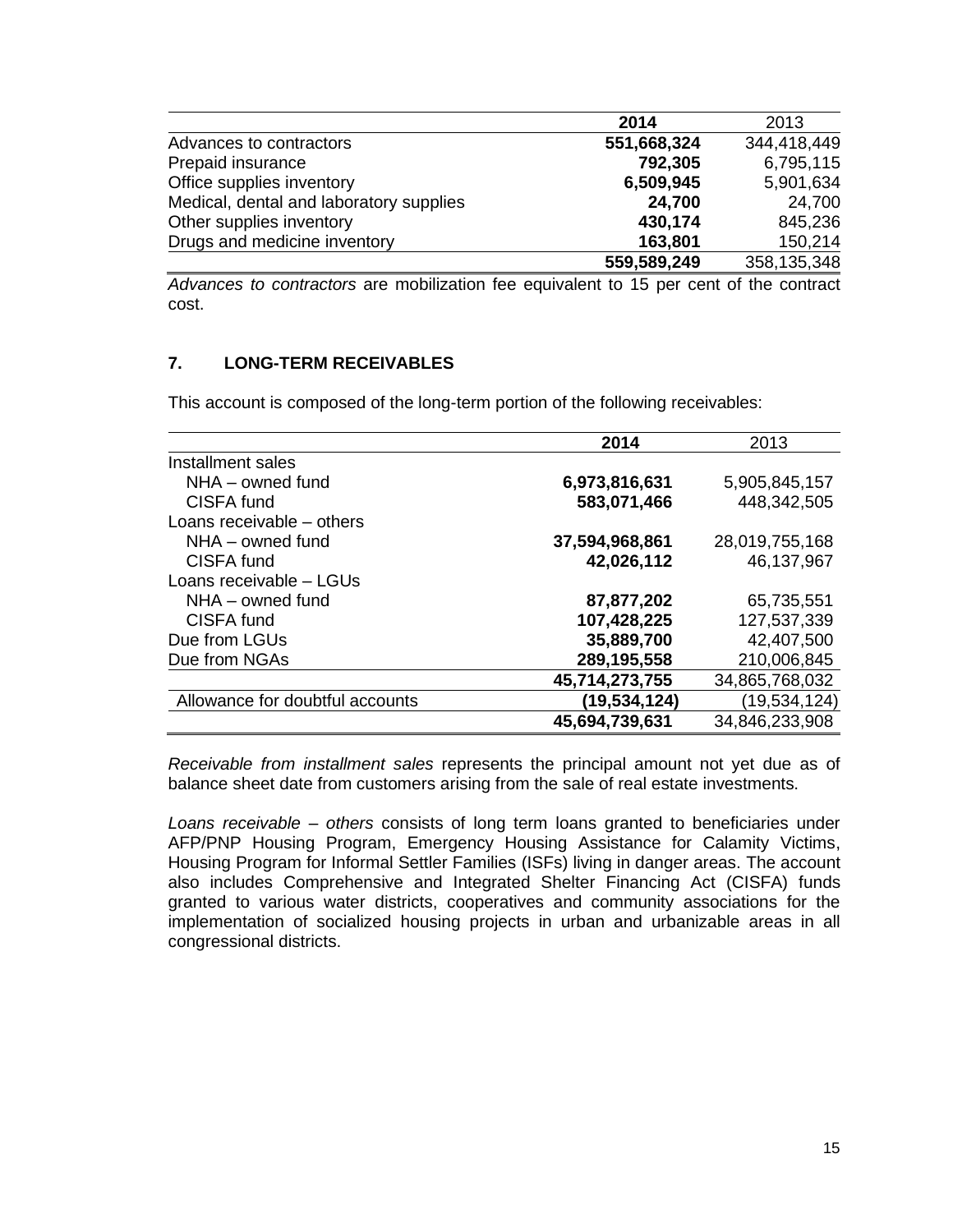The account consists of:

|                              | 2014           | 2013           |
|------------------------------|----------------|----------------|
| Subsidized project loan      | 37,495,012,144 | 27,899,650,082 |
| Bridge financing             | 86,820,073     | 105,565,650    |
| Employees assistance program | 2,690,391      | 3,913,435      |
| Housing material loan        | 6,426,532      | 6,535,147      |
| Community mortgage program   | 1,038,008      | 1,120,055      |
| Small business loans         | 472,100        | 461,187        |
| Sanitary core                | 13,307         | 13,307         |
| <b>Others</b>                | 2,496,306      | 2,496,305      |
| <b>Total Main Office</b>     | 37,594,968,861 | 28,019,755,168 |
| CISFA fund                   | 42,026,112     | 46,137,967     |
|                              | 37,636,994,973 | 28,065,893,135 |

*Loans receivable –* LGUs pertains to long term loans granted to various local government units under the local housing program of the CISFA funds.

#### **8. INVESTMENTS**

This account consists of the following:

|                                 | 2014          | 2013          |
|---------------------------------|---------------|---------------|
| Investments in stocks           | 1,403,038,890 | 1,403,038,890 |
| Investments in bonds            | 969,500       | 969,500       |
| Other long term investments and |               |               |
| marketable securities           | 6,209,720,366 | 6,210,028,705 |
|                                 | 7,613,728,756 | 7,614,037,095 |

*Investments in stocks* account pertains to the P1.403 billion Smokey Mountain Project Participating Certificates issued to the NHA by the Smokey Mountain Asset Pool for the value of NHA's share in the project. These certificates are non-tradable, non-interest bearing and are redeemed through the turnover of the developed smokey mountain area.

*Investments in bonds* represents the P0.970 million various Land Bank Bonds with maturity date of 25 years. No redemption has been made for the matured bonds (2005 – 2007) in view of garnishment.

*Other long-term investments and marketable securities* represent the NHA's equity on various joint venture projects:

|                                    | 2014          | 2013          |
|------------------------------------|---------------|---------------|
| Main                               |               |               |
| Urban Triangle Development Project | 6,128,409,000 | 6,128,409,000 |
| <b>AFP Military Housing</b>        | 4,664,075     | 13,429,078    |
| Zamboanga Teachers Village Housing | 10,213,625    | 10,251,490    |
| Canduman Resettlement Project      | 5,049,934     | 5,049,934     |
|                                    |               |               |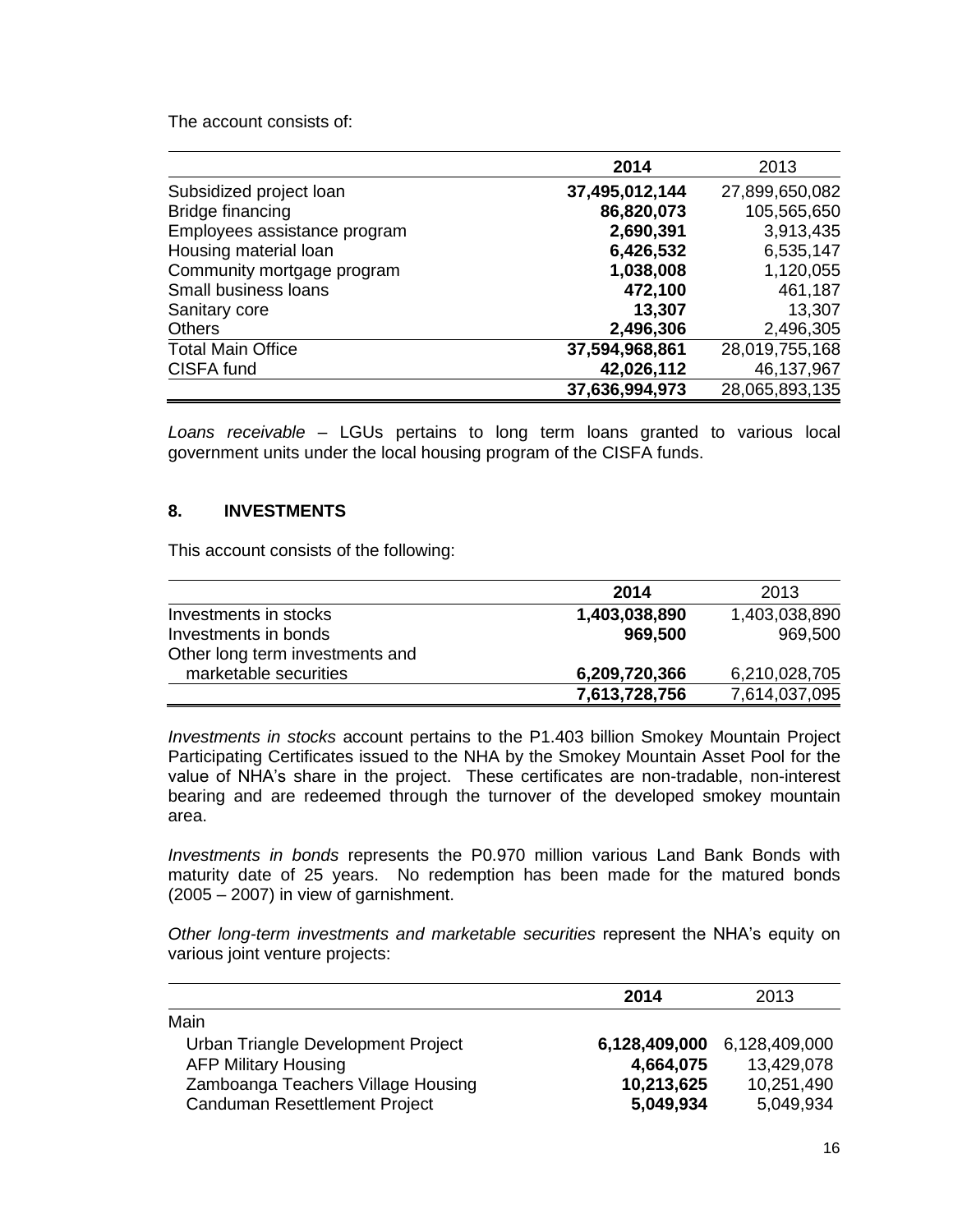|                                           | 2014          | 2013          |
|-------------------------------------------|---------------|---------------|
| Kadayawan Resettlement Project            | 4,355,582     | 4,355,582     |
| <b>Tarlac Housing Phase II-C</b>          | 312,057       | 327,226       |
| <b>Fortune Towne</b>                      | 819,933       |               |
| Pag-IBIG Teachers Housing (GMA, Cavite)   | 3,256         | 3,256         |
| Kapayapaan Ville Ph. 2 A-1                | 211,442       |               |
| Uptown Housing Project Ph 1               | 68,784        |               |
| Various Joint Venture Projects            | 13,883,383    | 6,813,209     |
|                                           | 6,167,991,071 | 6,168,638,775 |
| <b>CISFA</b>                              |               |               |
| Brgy. McKinley                            | 12,197,970    | 12,197,970    |
| <b>Concepcion Resettlement Site</b>       | 6,500,000     | 6,500,000     |
| San Juan Cooperative Housing Project      | 6,176,579     | 6,176,579     |
| Sibuan Otong                              | 3,135,244     | 3,135,244     |
| Dumalinao Employees Housing               | 3,109,881     | 3,109,881     |
| <b>Menzi Housing Project</b>              | 3,078,436     | 3,078,436     |
| Dagupan MRH                               | 498,230       | 996,459       |
| Dapitan City Employees Housing            | 550,340       | 550,340       |
| <b>Bolinao Socialized Housing Project</b> | 455,444       | 38,064        |
| <b>Candon City Housing Project</b>        | 422,441       | (452, 926)    |
| Various                                   | 5,604,730     | 6,059,883     |
|                                           | 41,729,295    | 41,389,930    |
|                                           | 6,209,720,366 | 6,210,028,705 |

# **9. LAND ASSEMBLY FOR FUTURE PROJECTS**

*Land assembly for future projects* represents costs of undeveloped lots in the following areas acquired for future development:

|                                | 2014          | 2013          |
|--------------------------------|---------------|---------------|
| Northern and Central Luzon     | 537,791,565   | 537,791,565   |
| Visayas                        | 183,569,434   | 170,435,334   |
| Southern Luzon and Bicol       | 161,468,521   | 161,468,521   |
| Mindanao                       | 408,313,199   | 188,406,609   |
| <b>National Capital Region</b> | 44,261,368    | 43,812,753    |
|                                | 1,335,404,087 | 1,101,914,782 |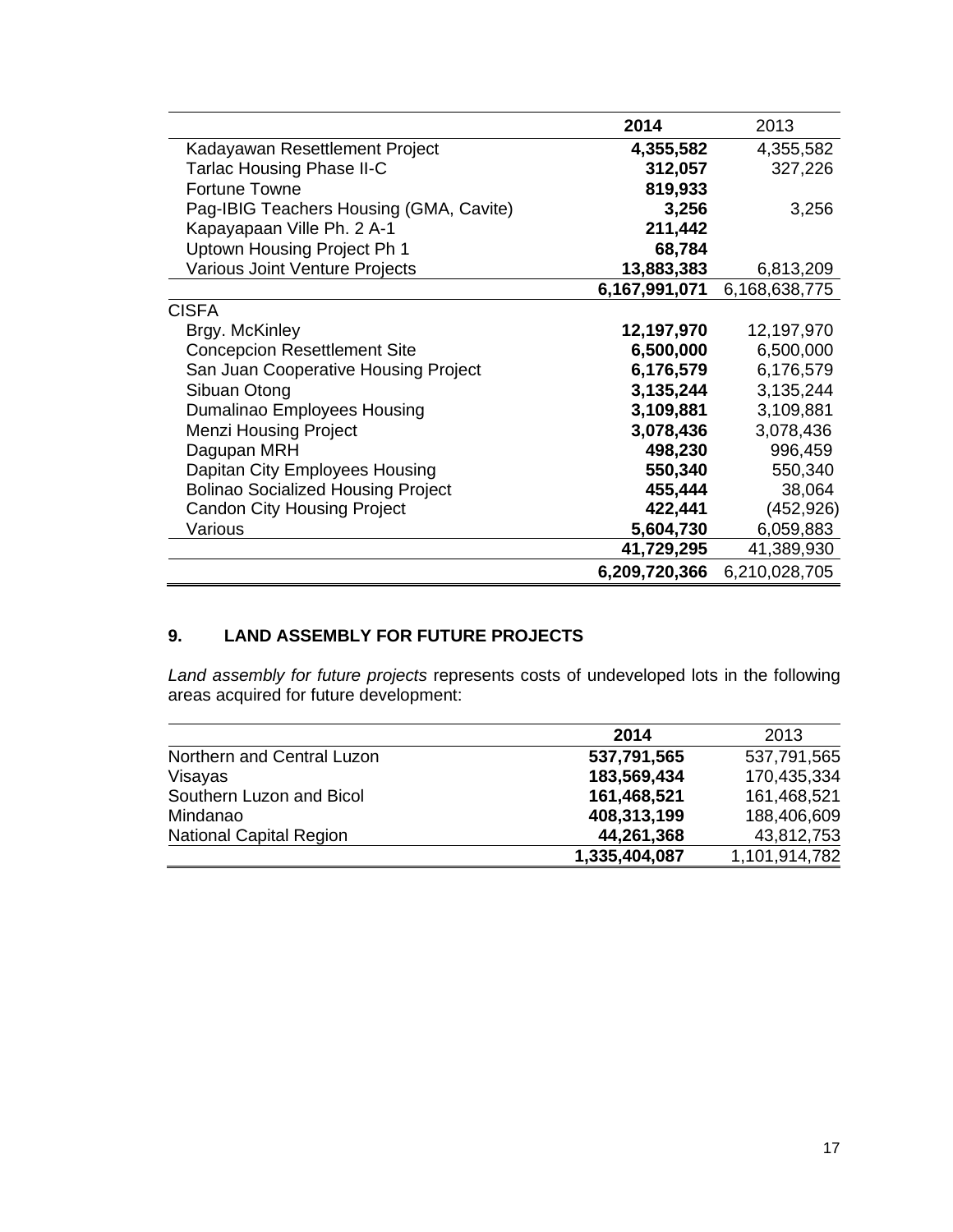## **10. PROPERTY AND EQUIPMENT**

|                                 | Land & Land<br><b>Improvements</b> | <b>Buildings</b><br>and<br><b>Structures</b> | Office<br>Equipment,<br><b>Furniture &amp;</b><br><b>Fixtures</b> | <b>Machineries</b><br><b>Equipment</b> | <b>Transportation</b><br><b>Equipment</b> | Other<br><b>PPE</b> | Total       |
|---------------------------------|------------------------------------|----------------------------------------------|-------------------------------------------------------------------|----------------------------------------|-------------------------------------------|---------------------|-------------|
| As of December 31, 2014         |                                    |                                              |                                                                   |                                        |                                           |                     |             |
| Cost                            |                                    |                                              |                                                                   |                                        |                                           |                     |             |
| Beginning                       | 1.397.087                          | 712.451                                      | 139.868                                                           | 15,680                                 | 100,465                                   | 1,562               | 2,367,113   |
| Additions                       | 10,419                             | 433.440                                      | 9.742                                                             | 742                                    |                                           | 318                 | 454.661     |
| Adjustments                     | (81,030)                           | (400, 465)                                   | (5,968)                                                           | (746)                                  | (1, 434)                                  |                     | (489, 643)  |
|                                 | 1,326,476                          | 745,426                                      | 143,642                                                           | 15,676                                 | 99,031                                    | 1.880               | 2,332,131   |
| <b>Accumulated Depreciation</b> |                                    |                                              |                                                                   |                                        |                                           |                     |             |
| Beginning balance               | 777                                | 177,123                                      | 88.400                                                            | 13.431                                 | 76,527                                    | 181                 | 356,439     |
| Charge for the Year             |                                    | 2,340                                        | 7.561                                                             | 646                                    | 8.718                                     | 291                 | 19,556      |
| Disposal/Retirements            | ٠                                  |                                              | (5,360)                                                           | (606)                                  | (1, 375)                                  | $\blacksquare$      | (7, 341)    |
|                                 | 777                                | 179,463                                      | 90,601                                                            | 13.471                                 | 83,870                                    | 472                 | 368,654     |
| <b>Net Book Value</b>           | 1,325,699                          | 565,963                                      | 53,041                                                            | 2,205                                  | 15,161                                    | 1,408               | 1,963,477   |
| As of December 31, 2013<br>Cost |                                    |                                              |                                                                   |                                        |                                           |                     |             |
| Beginning                       | 2,406,352                          | 2,126,724                                    | 112,109                                                           | 15,253                                 | 101,601                                   |                     | 4,762,039   |
| Additions                       | 474                                | 37,107                                       | 35,317                                                            |                                        |                                           |                     | 75,705      |
| Adjustments                     | (1,009,739)                        | (1, 451, 380)                                | 7,558                                                             | 1,245<br>(818)                         | (1, 136)                                  | 1,562               | (2,470,631) |
|                                 | 1,397,087                          | 712,451                                      | 139,868                                                           | 15,680                                 | 100,465                                   | 1,562               | 2,367,113   |
| <b>Accumulated Depreciation</b> |                                    |                                              |                                                                   |                                        |                                           |                     |             |
| Beginning balance               | 777                                | 184,454                                      | 84,545                                                            | 13,146                                 | 68,944                                    |                     | 351,866     |
| Charge for the Year             |                                    | 780                                          | 9,589                                                             | 638                                    | 8.719                                     | 181                 | 19,907      |
| Disposal/Retirements            |                                    | 8,111)                                       | 5,734)                                                            | 353)                                   | (1.136)                                   |                     | (15, 334)   |
|                                 | 777                                | 177,123                                      | 88,400                                                            | 13,431                                 | 76,527                                    | 181                 | 356,439     |
| <b>Net Book Value</b>           | 1,396,310                          | 535,328                                      | 51,468                                                            | 2.249                                  | 23.938                                    | 1,381               | 2,010,674   |

This account is composed of the following (amount in thousand pesos):

*Buildings and structures account* includes the sub-account, Completed development for transfer – other structures, with a balance of P495.200 million, covering completed health centers, multi-purpose halls and schools already due for transfer to the local government units and Department of Education (DepEd) pending submission of the duly approved Deed of Transfer and Acceptance (DOTA) or Deed of Donation and Acceptance (DODA). No depreciation is recognized for this item of PPE.

## **11. OTHER NON-CURRENT ASSETS**

This account consists of the following:

|                            | 2014         | 2013        |
|----------------------------|--------------|-------------|
| Restricted fund/cash       |              |             |
| Deposit held-in-trust      | 276,702,059  | 160,039,709 |
| Deposit for expropriation  | 41,278,106   | 41,224,812  |
| Deposit held-in-escrow     | 31,119,001   | 31,675,535  |
| Time deposit held in trust | 102.796.987  | 101.550.854 |
|                            | 451,896,153  | 334,490,910 |
| Loans receivable           | 203,757,099  | 212,051,101 |
| Accounts receivable        | 65,644,220   | 69,567,145  |
| Guaranty deposits          | 63,219,195   | 63.205.195  |
| Due from LGUs              | 40.744.675   | 42,366,595  |
| <b>Other Assets</b>        | 35, 535, 438 | 35.034.627  |
| Due from GOCCs             | 17,252,212   | 17,252,212  |
| Advances to contractors    | 16,571,321   | 16,571,321  |
| Other receivables          | 7,947,173    | 8.164.806   |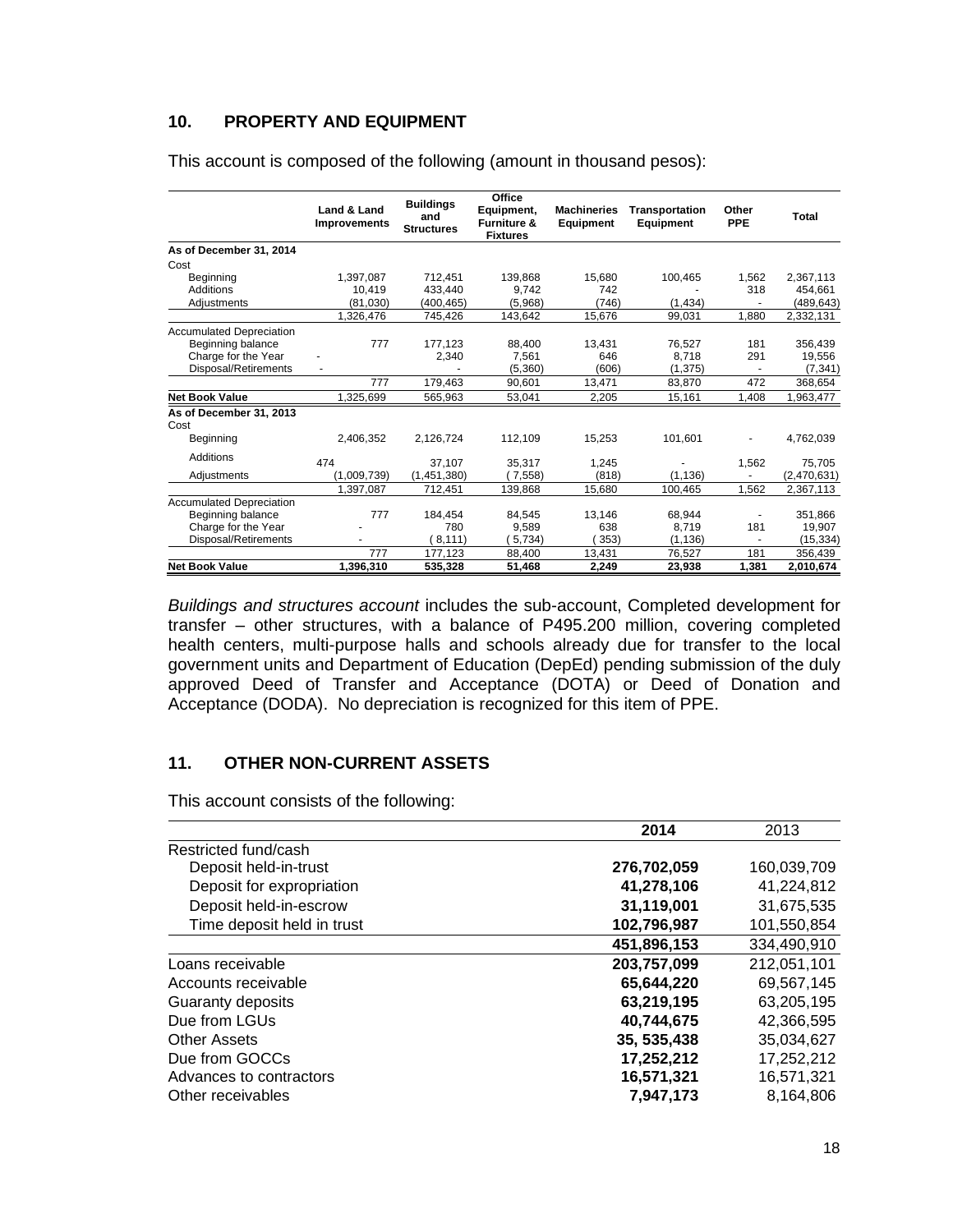|                                 | 2014           | 2013           |
|---------------------------------|----------------|----------------|
| Due from NGOs/POs               |                | 1,792,463      |
| Due from NGAs                   | 167.944        | 2,198,669      |
| Rental deposits                 | 572,865        | 572,865        |
| Miscellaneous assets            | 158,465        | 158,465        |
|                                 | 903,466,760    | 803,426,374    |
| Allowance for doubtful accounts | (28, 465, 580) | (28, 465, 580) |
|                                 | 875,001,180    | 774,960,794    |

*Restricted fund/cash account* represents fund for Special Purpose which cannot be used in the operation of the Agency. Collections from various projects covered by Trust Agreements with GOCCs such as PEA Pabahay, ATO CAA, BCDA, PPA, and PNRC contributed to the increase of P117.4M.

*Deposit held-in-trust* is collection from housing projects turned-over by other government agencies for administration of NHA, wherein such collection to the funding agency are to be remitted to the Bureau of Treasury (BTr) as the case maybe.

*Deposits for expropriation* are deposits for land expropriation cases filed in court.

*Deposit held-in-escrow* pertains to deposits intended for joint venture projects.

*Loans receivable* includes bridge financing to Joint Venture partners which are nonmoving for five years or more.

*Accounts receivable* pertains to receivable from mortgage sales which are dormant from 1994 to 2014.

*Guaranty deposits* include deposits made to National Home Mortgage Finance Corporation (NHMFC) for mortgage take-out loans of various NHA beneficiaries without individual lot titles. These also include deposits to MERALCO, MWSS, various water districts, etc. made for various NHA housing projects and offices for electric and water service connections.

*Due from NGAs/LGUs/GOCCs* represent receivables and advances made to different government units wherein Audited Statement of Disbursements is not yet submitted to record the liquidation.

*Other Assets* includes investment in the joint venture with Trustek Conclad Aus-Phil., Inc. and unserviceable office equipment/Furniture and Fixtures/IT equipment, etc. The joint venture was terminated and the machineries and equipment which are idle are in the custody of the NHA. The equipment had been offered for bids but there were no takers. They are now looking for other means to dispose the assets that were appraised.

*Advances to contractors* represent the 15 per cent advance payment for mobilization not yet recouped due to termination/suspension or rescission of contract. The P16.571 million are dormant accounts reclassified from Prepayments in CY 2011.

*Other receivables* represent receivables from various joint venture partners, beneficiaries for water and electric services, MERALCO meters and service deposits. It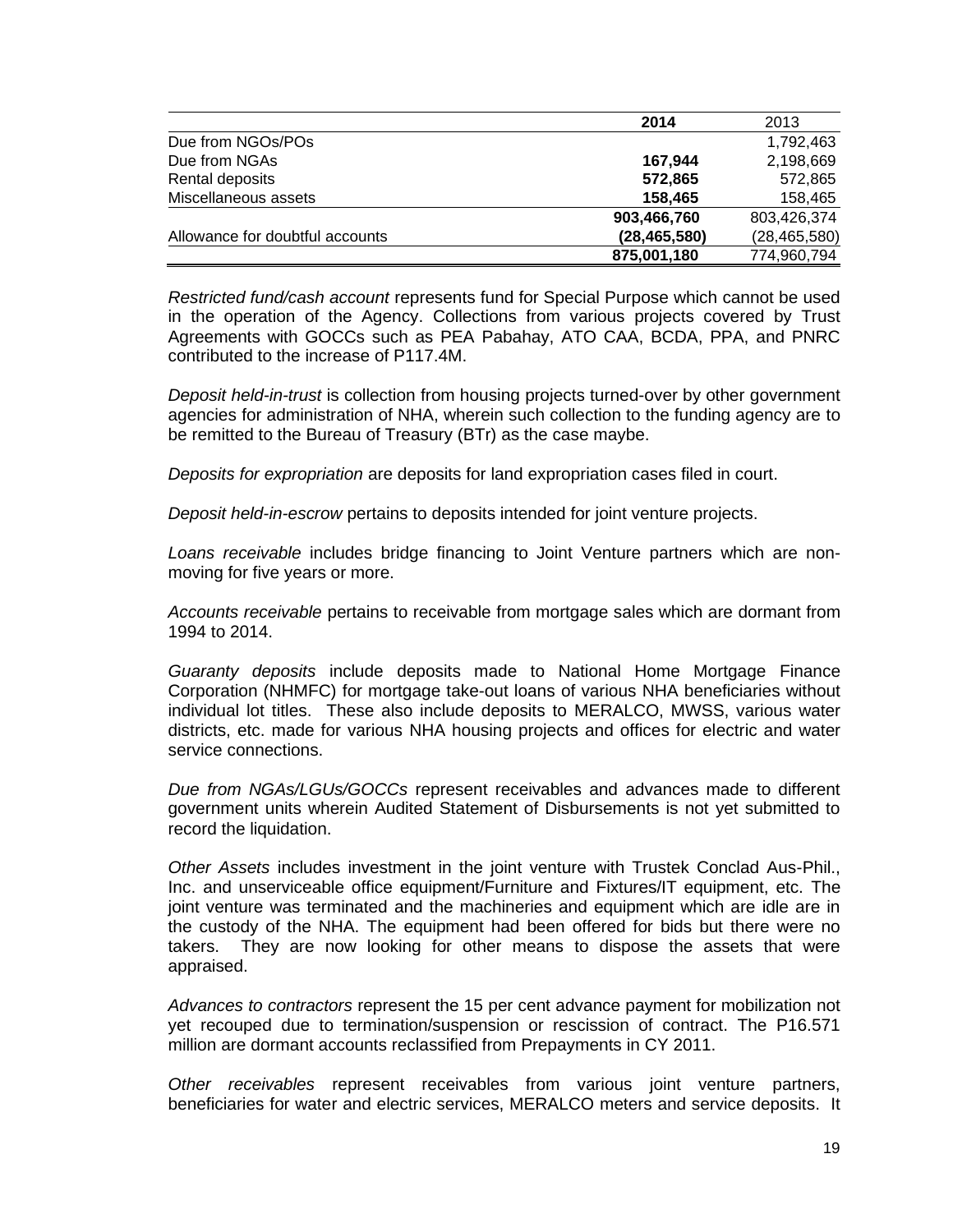also includes receivables from employees no longer with NHA and/or collecting officers who were separated from NHA with outstanding balances.

*Due from NGOs and POs* pertains to advances for installation of power supplies for three electric cooperatives which remain outstanding to date.

*Rental deposits* are advances made for the use of spaces for Project Offices.

*Allowance for doubtful accounts* pertains to the set-up of allowance for doubtful accounts from beneficiaries' rental accounts that had been outstanding for more than five years as follows:

| Loans receivables - LGUs | 15,830,794 |
|--------------------------|------------|
| Loans receivables-others | 8.910.914  |
| Due from GOCCs           | 3,307,887  |
| Due from LGUs            | 415.985    |
|                          | 28,465,580 |

### **12. PAYABLES**

This account includes the following:

|                               | 2014           | 2013        |
|-------------------------------|----------------|-------------|
| Dividends payable             | 126,450,476    | 195,573,357 |
| Accounts payable              | 97,527,601     | 52,121,999  |
| Due to officers and employees | 52,049,966     | 48,503,183  |
| Interest payable              | $\blacksquare$ | 91.258      |
|                               | 276,028,043    | 296,289,797 |

The Authority set-up the accrual for the grant of Performance Based Bonus (PBB) to officers and employees pursuant to the Governance Commission for Government-Owned and Controlled Corporations (GCG) Memorandum Circular No. 2012-11 dated December 06, 2012, hence, a huge amount was provided.

No interest payable recorded for CY 2014 due to full payment to HDMF in CY 2013.

### **13. INTER-AGENCY PAYABLES**

This account consists of the following:

|                                      | 2014        | 2013                        |
|--------------------------------------|-------------|-----------------------------|
| Due to BTr (CISFA Funds)             |             | 2,458,267,188 2,415,995,992 |
| Due to other GOCCs                   |             |                             |
| <b>NLRC Northrail Project</b>        | 130,000,000 | 130,000,000                 |
| <b>Philippine Ports Authority</b>    | 115,008,596 | 121,392,986                 |
| Air Transportation Office (ATO)      | 132,269,279 | 116,423,112                 |
| <b>Public Estate Authority (PEA)</b> | 126,463,003 | 114,974,774                 |
| <b>BCDA-Villamor Airbase</b>         | 5,432,957   | 5,683,004                   |
| <b>Philippine Centennial</b>         | 25,873,518  | 33,442,005                  |
| Others                               | 92,763,275  | 91,107,657                  |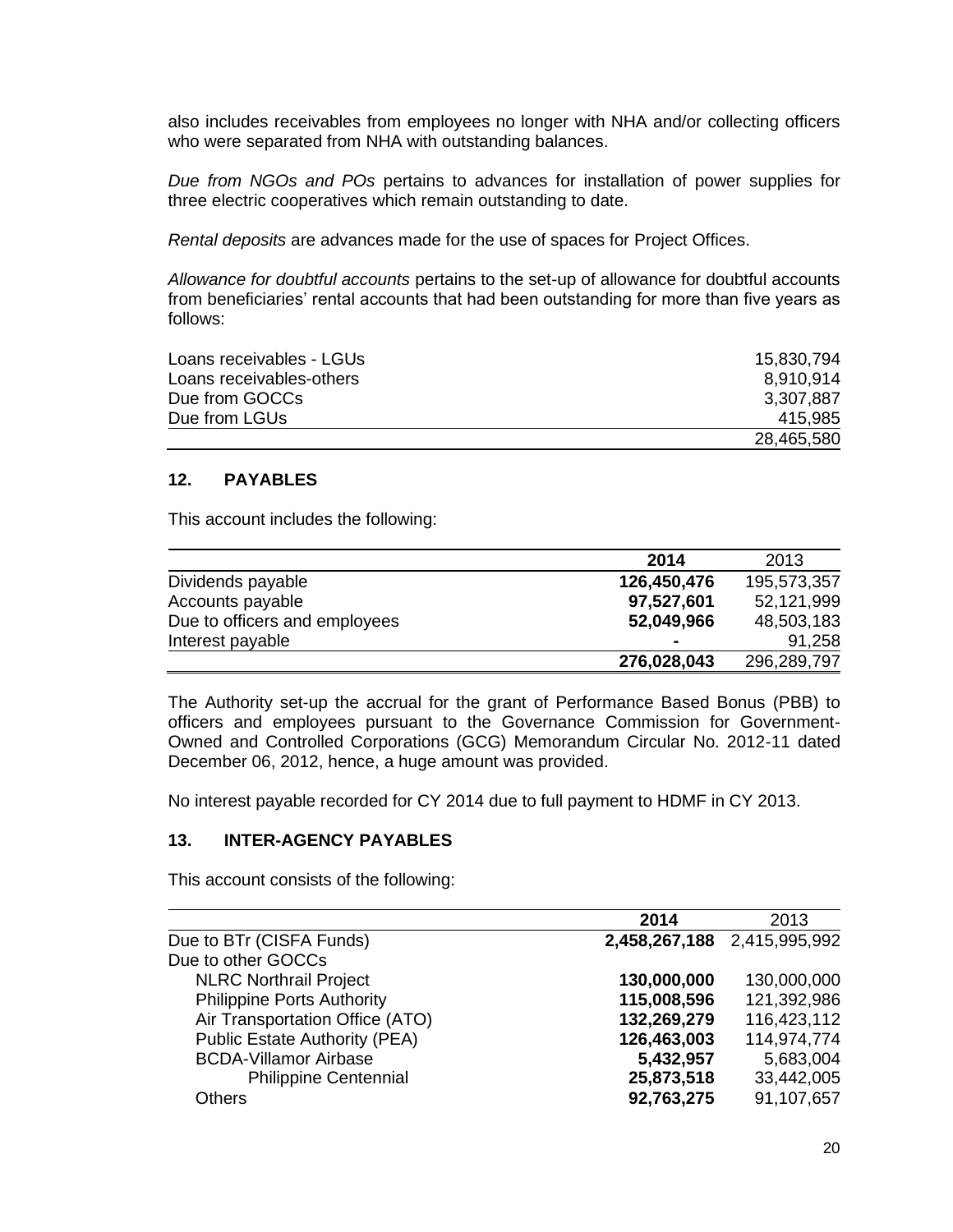| Due to LGUs       | 97,234,476    | 97,313,671    |
|-------------------|---------------|---------------|
| Due to BIR        | 21,906,527    | 29,884,411    |
| Due to GSIS       | 1,248,283     | 4,114,389     |
| Due to Pag-IBIG   | 567,910       | 1,869,133     |
| Due to Philhealth | 325,871       | 306,614       |
| Due to other NGAs | 691,533,256   | 706,182,735   |
|                   | 3,898,894,139 | 3,868,690,483 |

*Due to BTr* are trust funds released by DBM through the Bureau of Treasury (BTr) for Medium-Rise Public and Private Housing and Local Housing Program as mandated in the Comprehensive and Integrated Shelter Financing Act (CISFA) of 1994. It also includes P9.096 million land cost of Dumagok Resettlement Project, which the NHA shall reimburse to the National Government the value of land after the final payment of the areas reserved for socialized housing purposes by the qualified beneficiaries.

*Due to other GOCCs* mainly represent collections from various housing projects covered by Trust Agreements such as PEA-Pabahay, ATO-Civil Aeronautics Administration, Pasig River Rehabilitation Commission (Kasiglahan 1 to 5 Project), and BCDA (Philippine Centennial Village).

*Due to LGUs* pertains to collections from various Zonal Improvement Project (ZIP) projects for remittance to LGUs based on Metro Manila Commission Memorandum which was for adjustment in the books to be treated as payment of the beneficiaries.

*Due to BIR, GSIS, Pag-IBIG and Philhealth* represent personal/corporate contribution/loan repayment, and withholding taxes for remittance to said agencies. *Due to other NGAs and GOCCs* are mostly funds entrusted to NHA for special purposes.

The P130 million advances from North Luzon Railways Corporation (NLRC) to NHA were for the relocation of informal settler families to pave the way for the implementation of Northrail Project.

The decrease of P69.12 million in Dividends payable was brought about by the decrease of last year's financial performance due to decline in sales of institutional/commercial lot and collection of delinquent interest; thus, CY 2014 is lower than the previous years' dividends payable which is the basis for declaration of dividends.

## **14. LOANS PAYABLE**

This account consists of loans from the National Government as follows:

|                                   | Date of   | <b>Maturity</b> | Terms of             | <b>Interest</b> |      |             |
|-----------------------------------|-----------|-----------------|----------------------|-----------------|------|-------------|
| <b>Creditor/Project</b>           | Loan      | Date            | <b>Payment</b>       | Rate            | 2014 | 2013        |
| <b>Long Term</b>                  |           |                 |                      |                 |      |             |
| IBRD-Urban III-LA#1821            | 6/21/1980 | 12/15/1999      | Semi-<br>Annual      | 8.25%           |      | 97,001,686  |
| 29, 435, 099<br>S<br>P335,493,245 |           |                 |                      |                 |      |             |
| IBRD-Urban III-LA#2067            | 2/24/1982 |                 | No Loan<br>Agreement | 11.60%          |      | 241,002     |
| 25.452<br>\$<br>P241,002          |           |                 |                      |                 |      |             |
| GOP Portion - Urban III           | 1982      |                 |                      |                 |      | 240,748,000 |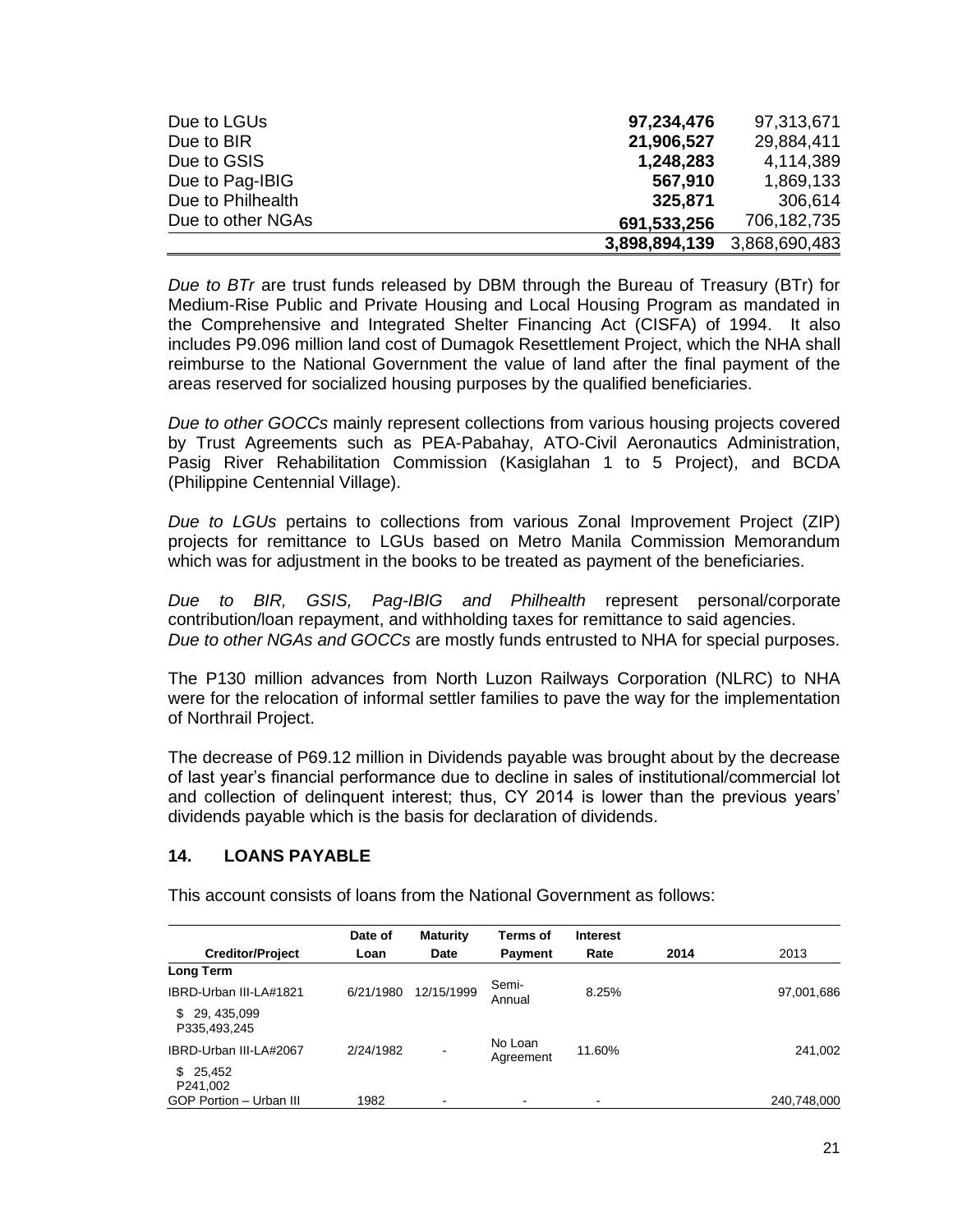|                                     | Date of    | <b>Maturity</b> | <b>Terms of</b>      | <b>Interest</b> |             |             |
|-------------------------------------|------------|-----------------|----------------------|-----------------|-------------|-------------|
| <b>Creditor/Project</b>             | Loan       | <b>Date</b>     | <b>Payment</b>       | Rate            | 2014        | 2013        |
|                                     |            |                 |                      |                 | ٠           | 337,990,688 |
| <b>Current</b>                      |            |                 |                      |                 |             |             |
| KFW-DBB-LA#1937952                  | 10/15/1982 | 6/30/2012       | Semi-<br>Annual      | 2%              |             | 4,758,708   |
| DM 9,701,614<br>P38,376,338         |            |                 |                      |                 |             |             |
| IBRD-Urban III-LA#1821              | 6/21/1980  | 12/15/1999      | Semi-<br>Annual      | 8.25%           | 97,001,686  |             |
| 29, 435, 099<br>\$.<br>P335,493,245 |            |                 |                      |                 |             |             |
| IBRD-Urban III-LA#2067              | 2/24/1982  |                 | No Loan<br>Agreement | 11.60%          | 241,002     |             |
| \$25,452<br>P241,002                |            |                 |                      |                 |             |             |
| GOP Portion - Urban III             | 1982       |                 |                      |                 | 240,748,000 |             |
| KFW-DBB-LA#1937952                  | 10/15/1982 | 6/30/2012       | Semi-<br>Annual      | 2%              | 3,878,009   |             |
| DM 9,701,614<br>P38,376,338         |            |                 |                      |                 |             |             |
|                                     |            |                 |                      |                 | 341,868,697 | 4,758,708   |

IBRD-Urban III - LA#1821 pertains to the loan to be assumed by MWSS for water systems funded by the World Bank under the Zonal Improvement Projects that is subject to issuance of a negative Advice of Allotment by the Bureau of the Treasury.

GOP Portion - Urban III represents Government of the Philippines (GOP) 5% share of the total cost for Zonal Improvement Project (ZIP) and Sites and Services Project (SSP). Urban III, LA#2067 represents Urban Engineering Loan of NEDA for technical assistance to Kinhill Pty. Ltd. No payment has been made for this loan because no billings were received since its grant in 1982.

## **15. OTHER CURRENT LIABILITIES**

This is composed of the following:

|                                   | 2014          | 2013          |
|-----------------------------------|---------------|---------------|
| Guaranty deposits payable         | 2,468,174,142 | 1,605,213,317 |
| Performance/bidders bonds payable | 14,043,753    | 14,117,882    |
| Tax refunds payable               | 31.284        | 621,549       |
| Other payables                    | 1,454,809,022 | 1,183,425,184 |
|                                   | 3,937,058,201 | 2,803,377,932 |

*Guaranty deposits payable* refers to the amount deducted from the progress billing of contractors/developers, to guarantee performance which is refundable upon completion of the project.

*Other payables* includes: a) NHA and developer's share from sales under mortgage take-out scheme in joint venture projects; b) Contingent liability for Additional Cost of Pre-sold/Completed Projects represent additional cost to be incurred to complete various projects; c) Miscellaneous liabilities/Due to contractors consist of amounts received from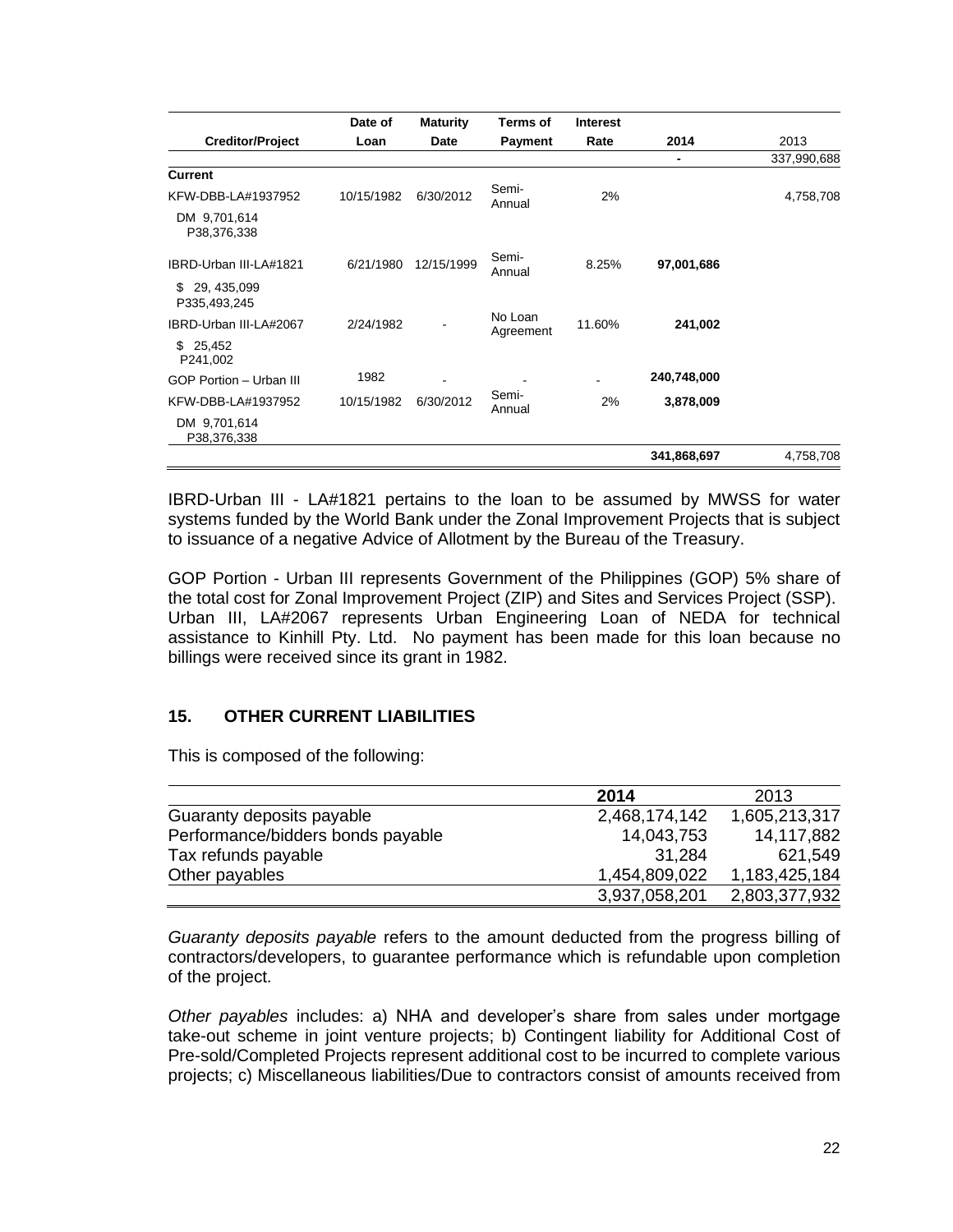prospective buyers, tenants, awardees and contractors to guarantee performance of awarded contracts.

## **16. OTHER PAYABLES**

This account represents contingent liabilities for additional cost to be incurred to complete various projects which are sold, although the projects are not yet completed. The total amount of P286.77 million composed of P278.69 million for NHA Main and P8.079 million for CISFA

## **17. DEFERRED CREDITS**

This account consists of the following:

|                                        | 2014          | 2013          |
|----------------------------------------|---------------|---------------|
| Deferred income from installment sales | 3,910,960,819 | 3,096,959,458 |
| Depository liabilities-beneficiaries   | 565,468,948   | 645,419,746   |
| Restricted funds (Smokey Mountain)     | 61,014,540    | 53,918,818    |
| Deferred profit - uncollected claims   | 14,788,141    | 14,788,141    |
|                                        | 4,552,232,448 | 3,811,086,163 |

*Deferred income from Installment sales* is the difference between the selling price and cost of sales of lots, houses and lots or units sold.

*Depository liabilities-beneficiaries* includes beneficiaries/buyers' deposit on lots and titles, unapplied collection and rental deposit from beneficiaries of various NHA projects.

*Restricted funds (Smokey Mountain)* amounting to P61.014 million pertains to collection from the sale of housing units in the Smokey Mountain Development and Reclamation Project (Now Paradise Heights Housing Project) pending the conveyance to the Authority by HGC of the title of the lots.

*Deferred profit – uncollected claims* represents amount due from G & M Realty Construction & Development Corporation, a joint venture partner, out of over expenditure in the project development of the Consuelo Heights Housing Projects in Tuguegarao, Cagayan per Court Decision for Civil Case No. Q 95-24669 dated February 2, 1998 and writ of execution dated March 1, 1999.

## **18. CAPITAL STOCK**

The authorized capitalization of the Authority is P5 billion per PD No. 1924 dated May 06, 1984, to provide NHA the long term capability to undertake the comprehensive national housing program for marginal and low income families. The amount of P2.893 billion has been issued by the National Government leaving an unissued capitalization of P2.107 billion.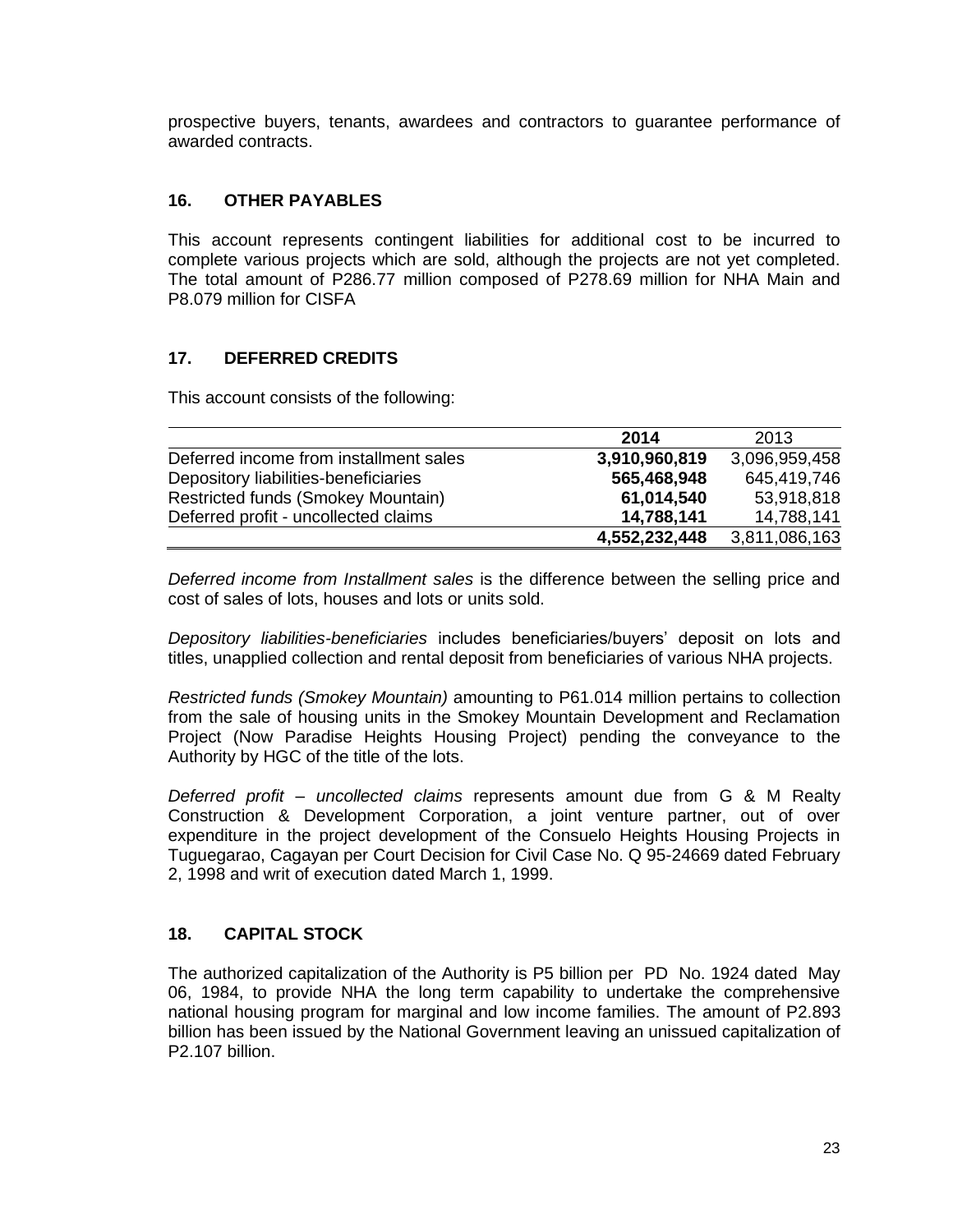## **19. MISCELLANEOUS CAPITAL**

This account substantially consists of value of property received from the national government and private corporations thru various presidential proclamations, executive orders, administrative rules and regulations for various government uses as well as for housing and urban development. Details are as follows:

|                                                           | 2014          | 2013          | <b>Status</b>                     |
|-----------------------------------------------------------|---------------|---------------|-----------------------------------|
| Land from DPWH                                            | 3,263,360     | 3,263,360     | On-going sale                     |
| Bagong Silang Proj. Phase XI,                             |               |               |                                   |
| Package 9                                                 | 14,533,506    | 14,533,506    | On-going sale                     |
| <b>Vitas Reclamation Project</b>                          | 1,520,185,412 | 1,520,185,412 | On-going sale                     |
| Smokey Mountain                                           | 1,403,000,000 | 1,403,000,000 | On-going sale                     |
| Philippine Centennial Village                             |               |               |                                   |
| Project, Taguig                                           | 242,724,323   | 242,724,323   | On-going sale                     |
| Land cost of NHA Sambag Ville 2                           |               |               |                                   |
| Housing Project, Cebu City                                | 59,521,773    | 59,521,773    | On-going sale- Rented<br>Property |
| Polo Transmitting Community<br>Development<br>Cooperative | 193,450       |               |                                   |
| Brgy. Valencia Project, Quezon City                       | 18,510,000    |               |                                   |
| Three (3) lots from the                                   |               |               |                                   |
| Municipalities of Pasig,                                  |               |               |                                   |
| Cainta and Taytay                                         | 57,843,697    | 57,843,697    | On-going sale                     |
| Lianga Housing Project,                                   |               |               |                                   |
| Surigao del Sur                                           | 37,820,160    | 37,820,160    | On-going construction             |
| Land Cost of Tala I, MRH                                  | 26,209,000    | 26,209,000    | On-going sale                     |
| Caingin Housing Project, Iloilo City<br>DAR BPI Compound  | 26,034,720    | 26,034,720    | On-going sale                     |
| (Cresencia Village, Baguio City)                          | 21,600,000    | 21,600,000    | Sold out                          |
| Bagong Silang Project, Phase XI                           | 21,461,165    | 21,461,165    | On-going sale                     |
| Lot from Department of Public                             |               |               |                                   |
| Works and Highways                                        |               |               |                                   |
| DPWH, Sta. Ana, Manila                                    | 17,753,150    | 17,753,150    | On-going sale                     |
| Tala Estate, Caloocan City                                | 15,460,016    | 15,460,016    | On-going sale                     |
| Lot located in Brgy. Katipunan,                           |               |               |                                   |
| Quezon City                                               | 14,513,760    | 14,513,760    | On-going sale                     |
| Lualhati Housing Project, Baguio City                     | 17,425,061    |               |                                   |
| Lot in Sta. Ana, Manila from DSWD                         | 10,826,000    | 10,826,000    | On-going sale                     |
| Land cost - Maria Orosa and                               |               |               |                                   |
| Jorge Bocobo Housing Project                              | 108,200       | 108,200       | On-going sale                     |
| Land cost of Smokey Mountain                              |               |               |                                   |
| Development & Reclamation                                 |               |               |                                   |
| Project                                                   | 65,862,720    | 65,862,720    | On-going sale                     |
| Monterraza Subd., Benguet from Presidential               |               |               |                                   |
| Management Staff                                          | 117,618,100   |               |                                   |
| Land cost of Tala III MRH                                 | 52,171,600    | 52,171,600    | On-going construction -<br>MRB    |
| Land cost of Tala 2, MRH,                                 |               |               |                                   |
| Caloocan City                                             | 52,000,000    | 52,000,000    | On-going construction             |
| Donation - (1) computer from Merly Const.                 | 25,000        |               |                                   |
| (3) motor vehicles from JICA                              | 800,500       |               |                                   |
|                                                           | 3,817,464,673 | 3,662,892,562 |                                   |

The amount of P1.520 billion represents the NHA's share in the Vitas Reclamation Project. The lot with a total area of 253.645 square meters has zonal value of P6,000 per square meter. Included in the amount is development cost of P1,190,310,000.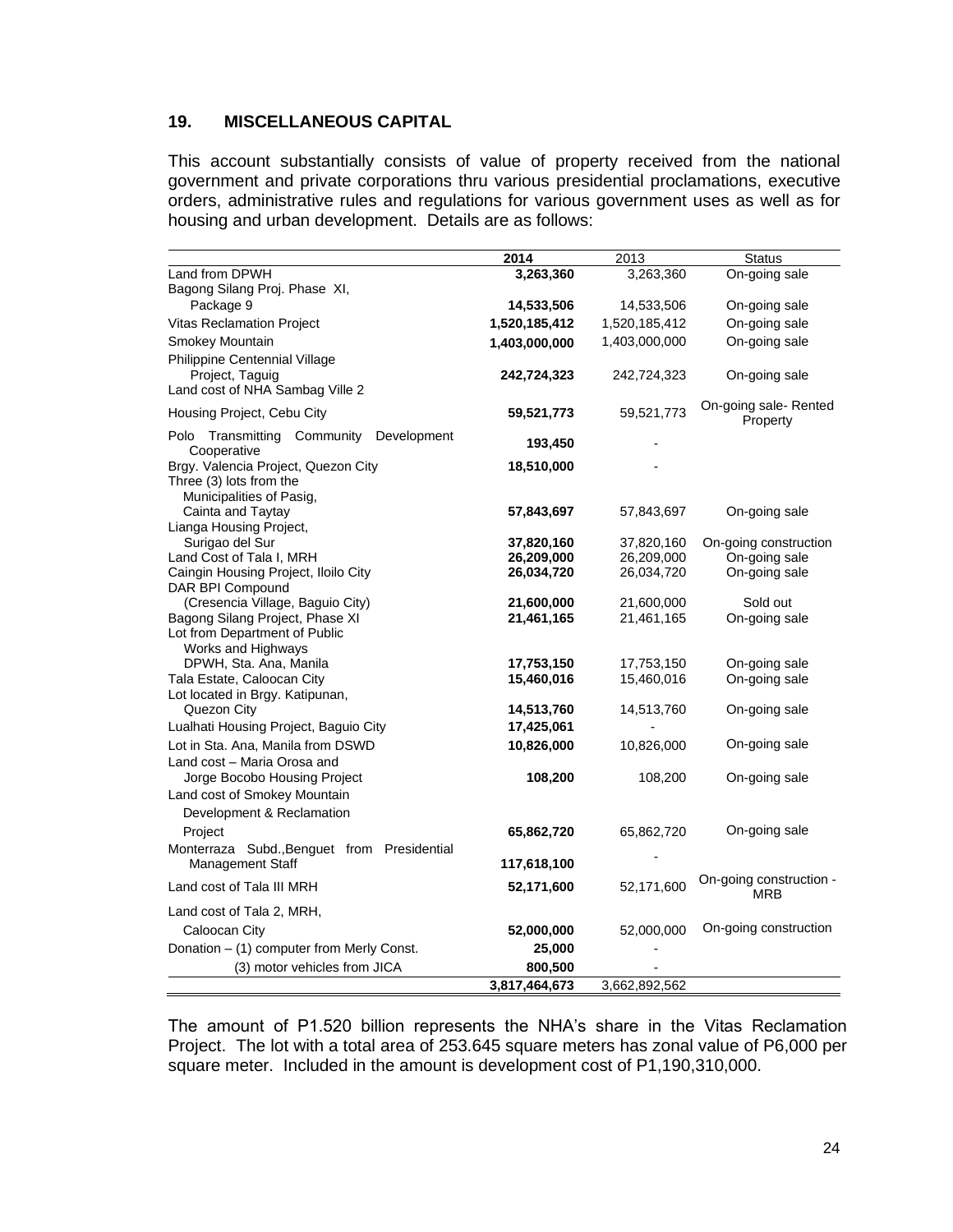The Smokey Mountain certificate represents the value of non-interest bearing participation certificates issued by the Asset Pool due to the conveyance of the Smokey Mountain site and the 79 hectares Manila Bay Foreshore property.

The Philippine Centennial Village Project in Taguig City totaling P242.724 million was transferred by HUDCC to NHA pursuant to Executive Order No. 70-465 as amended.

The land located at Barangay Sambag 2 in Cebu City was conveyed by DOH to the NHA per Memorandum of Agreement dated February 4, 1992 and intended for socialized housing in the area.

The three lots in Pasig, Cainta and Taytay with an area of 171.03 hectares more or less, were transferred to NHA during the last quarter of 1999. These lots are intended for socialized housing under Presidential Proclamation No. 458 dated August 29, 1994.

The amount of P37.820 million represents Lianga Housing Project located at Brgy. Diatagon, Lianga, Surigao del Sur under Presidential Proclamation No. 403 with an area of 27.3958 hectares for disposition in accordance with the provisions of Republic Act No. 7279.

The amount of P26.209 million represents partial land cost of Tala I Medium- Rise Housing (MRH) at P1,000 per square meter, under Presidential Proclamation No. 843 as amended by R.A. 7999 and Proclamation No. 366.

The Caingin Housing Project which has an area of 54,239 square meters situated in the City of Iloilo, Island of Panay under Presidential Proclamation No. 419 is for utilization in relation to socialized housing, urban development, resettlement and slum improvement.

A 9,000 square meter lot located in BPI Compound, Cresencia Village in Baguio City amounting to P21.600 million is intended for socialized housing under Presidential Proclamation No. 360 and MOA dated August 05, 1999, OCT No. P-3045 and Special Patent No. 3659.

The amount of P21.461 million represents project in Bagong Silang, Phase XI under Presidential Proclamation No. 843.

The 20,315 square meter lot located in Sta. Ana, Manila, was transferred by the DPWH to NHA under Proclamation No. 848 dated January 14,1992 as relocation site of the squatters, flood victims and other indigents of Greater Manila area.

The 808 hectare Tala Estate in Caloocan City was transferred to NHA thru Presidential Proclamation No. 843 for various government uses as well as for housing and urban development.

The land located at Barangay Katipunan Quezon City was conveyed by the Local Government of Quezon City per Deed of Reconveyance under Board Resolution No. 4477 dated January 2002, authorizing the conversion of its land use from slaughter house site to residential lot for proper distribution and award to its occupants.

### **20. APPRAISAL CAPITAL**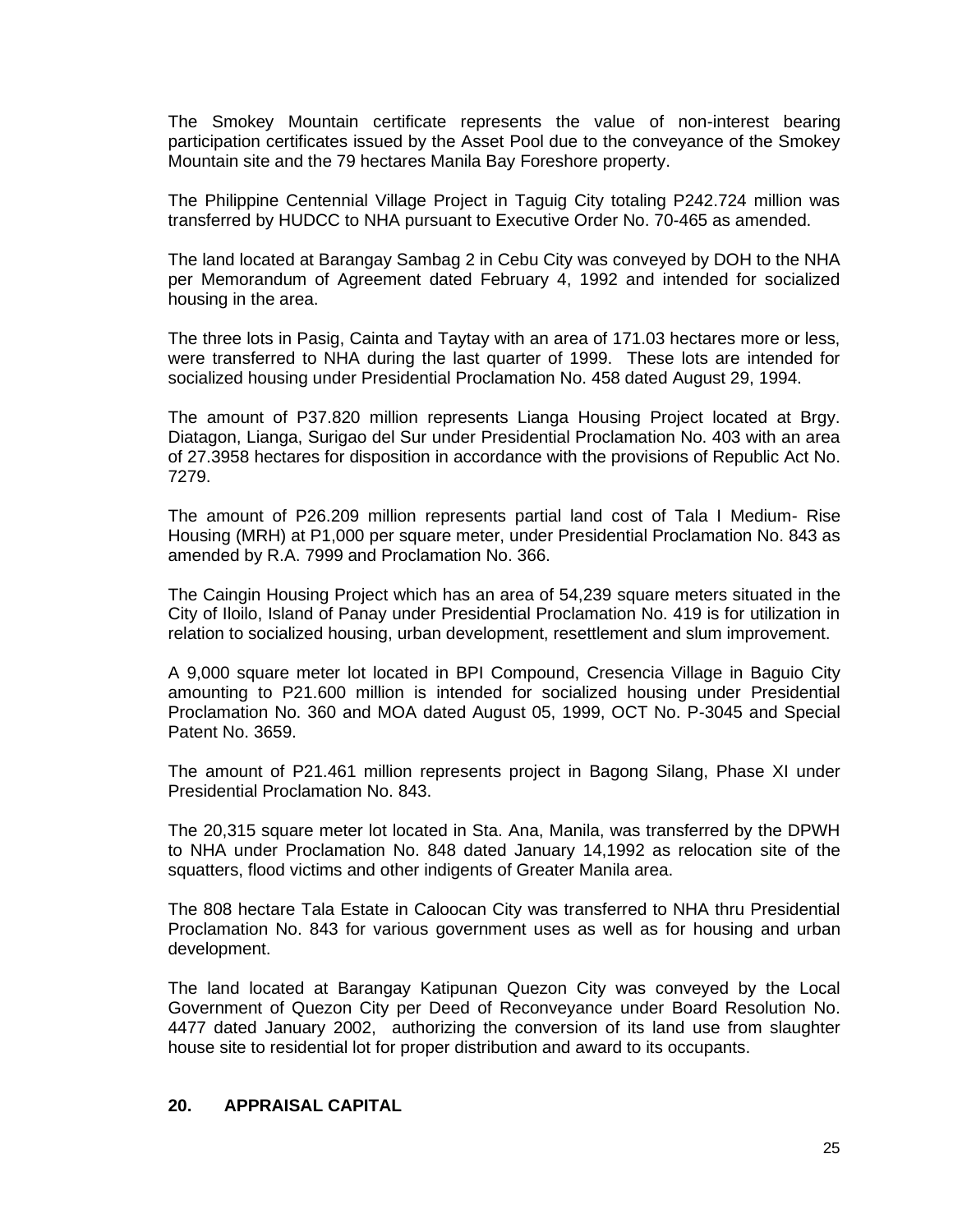The amount of P6.127 billion represents the appraised value of the lot located at the Government Center North Triangle, a joint venture project with Ayala Land, Inc. and the Smokey Mountain Project in Tondo, Manila.

## **21. SUBSIDY INCOME FROM THE NATIONAL GOVERNMENT**

As of December 31, 2014, the total allotment for the various projects relocation/resettlement and AFP/PNP housing amounted to P78.368 billion, including the amount of P11.050 billion or 13.44 per cent sourced from the Unprogrammed Fund, FY 2011 General Appropriations Act, RA 10147 Disbursement Acceleration Program (DAP) as approved by the President of the Philippines:

|                | Projects                                                                                  | Source of<br>Fund                                                    | Amount<br><b>Advice of</b> | <b>Cash Received</b>     |               | <b>Total Utilization</b> |                  | <b>Balance of Cash</b> | <b>Balance of</b><br>Allotment |
|----------------|-------------------------------------------------------------------------------------------|----------------------------------------------------------------------|----------------------------|--------------------------|---------------|--------------------------|------------------|------------------------|--------------------------------|
|                |                                                                                           |                                                                      | Allotment                  | 2014                     | 2013          | 2014                     | 2013             |                        |                                |
|                | <b>Disbursement Acceleration Program</b>                                                  |                                                                      |                            |                          |               |                          |                  |                        |                                |
| $\mathbf{1}$   | <b>Housing Project</b><br>for Families<br>Living along<br>Danger Areas in<br>Metro Manila | Unprogrammed<br>Fund, FY 2011<br>GAA, RA 10147                       | 10,000,000,000             | 1,571,462,000            | 3,377,069,000 | 1,499,179,743            | 4,294,619,607    | 735,291,860            | 2,884,634,000                  |
| $\overline{2}$ | Housing for<br>BF/BJMP                                                                    | Unprogrammed<br>Fund, FY 2011<br>GAA, RA 10147                       | 500,000,000                |                          |               | 45,760,500               | 141,165,000      | 154,197,500            |                                |
| 3              | North Triangle<br>Relocation<br>Project                                                   | Unprogrammed<br>Fund, FY 2011<br>GAA, RA 10147                       | 450,000,000                |                          |               | 95,948,177               | 30,440,070       | (126, 388, 247)        | 450,000,000                    |
| $\overline{4}$ | <b>Iloilo</b><br>Resettlement<br>Project                                                  | Unprogrammed<br>Fund, FY 2011<br>GAA, RA 10147                       | 100,000,000                |                          | 100,000,000   | 15,128,039               | 83,000,000       | 1,871,961              |                                |
|                |                                                                                           |                                                                      | 11,050,000,000             | 1,571,462,000            | 3,477,069,000 | 1,656,016,459            | 4,549,224,677    | 764,973,074            | 3,334,634,000                  |
|                | <b>Regular Appropriation</b>                                                              |                                                                      |                            |                          |               |                          |                  |                        |                                |
|                |                                                                                           | FY 2014<br>GAA, RA<br>10633                                          | 200,000,000                |                          |               |                          |                  |                        | 200.000.000                    |
| $\mathbf{1}$   | Resettlement<br>Program                                                                   | FY 2013<br>GAA, RA<br>10352                                          | 4,882,200,000              | 2,970,485,000            |               | 245,002,239              | 1,032,569,181    | 1,692,913,580          | 1,911,715,000                  |
|                |                                                                                           | FY 2012<br>GAA, RA<br>10155                                          | 5,503,180,000              | 2,510,807,000            | 2,295,371,000 |                          | 2,352,518,960    | 2,375,801,770          | 697,002,000                    |
|                |                                                                                           | FY 2011<br>GAA, RA<br>10147                                          | 4,275,000,000              | 610,942,000              | 2,233,714,000 |                          | 1,171,520,334    | 1,079,139,945          |                                |
| $\overline{2}$ | Resettlement<br>Upgrading<br>Program                                                      | FY 2013<br>GAA, RA<br>10352                                          | 127,845,000                | 4,270,000                |               | 22,006,409               |                  | (17, 736, 409)         | 123,575,000                    |
| 3              | Emergency<br>Housing<br>Assistance for                                                    | FY 2013<br>GAA, RA<br>10352                                          | 620,980,000                | 86,764,000               | 320,018,000   | 265,496,766              | 188,054,102      | (46, 768, 868)         | 214,198,000                    |
|                | <b>Calamity Victims</b>                                                                   | FY 2014<br>GAA, RA<br>10633                                          | 100,000,000                |                          |               |                          |                  |                        | 100,000,000                    |
| $\overline{4}$ | Housing Program<br>for Informal<br><b>Families living</b>                                 | FY 2013<br>GAA, RA<br>10352                                          | 10,108,725,000             | 5,165,712,000            |               | 3,458,849,225            | 444,450,000      | 1,262,412,775          | 4,943,013,000                  |
|                | along danger<br>areas in Metro<br>Manila                                                  | FY 2014<br>GAA, RA<br>10633                                          | 4,377,892,000              | 844,253,000              |               | 1,225,278,651            |                  | (381, 025, 651)        | 3,533,639,000                  |
|                |                                                                                           |                                                                      | 30,195,822,000             | 12,193,233,000           | 4,849,103,000 | 5,216,633,290            | 5, 189, 112, 577 | 5,964,737,142          | 11,723,142,000                 |
| Others         | AFP & PNP                                                                                 | Unprogrammed<br>Fund, FY 2012<br>GAA, RA 10155                       | 4,514,480,000              | 793,794,000              | 3,720,686,000 | 1,271,604,513            | 4,252,469,711    | 1,220,421,260          |                                |
| $\mathbf{1}$   | Housing Project,<br>Phase II                                                              | FY 2013                                                              | 4,000,000,000              | 2,954,996,000            |               |                          |                  |                        | 1,045,004,000                  |
|                |                                                                                           | GAA, RA<br>10352                                                     | 1,621,740,000              |                          |               |                          |                  | ÷.                     | 1,621,740,000                  |
|                |                                                                                           | FY 2014<br>GAA, RA<br>10633                                          | 5,458,000,000              | $\overline{\phantom{a}}$ |               |                          |                  |                        | 5,458,000,000                  |
| $\overline{2}$ | Brgy Pob. Cateel,<br>Davao                                                                | FY 2012<br><b>Budget</b><br>Continuing<br>Appropriations<br>RA 10155 | 5,000,000                  |                          | 5,000,000     | 5,000,000                |                  |                        |                                |
| 3              | <b>Housing Project</b><br>Typhoon "Pablo"                                                 | Unprogrammed<br>Fund, FY 2013<br>GAA, RA 10352                       | 4,084,600,000              | 3,122,272,000            |               | 1,049,862,986            | 49,005,000       | 2,023,404,014          | 962.328.000                    |
| $\overline{4}$ | <b>Housing Project</b><br>Zamboanga<br>Conflict                                           | FY 2013<br>GAA, RA<br>10352                                          | 2,566,000,000              | 2,566,000,000            |               | 1,175,957,299            |                  | 1,390,042,701          |                                |
| 5              | Permanent<br>housing Typhoon<br>"Yolanda"                                                 | FY 2013<br>GAA, RA<br>10352                                          | 2,200,000,000              | 2,200,000,000            |               | 390,706,383              |                  | 1,809,293,617          |                                |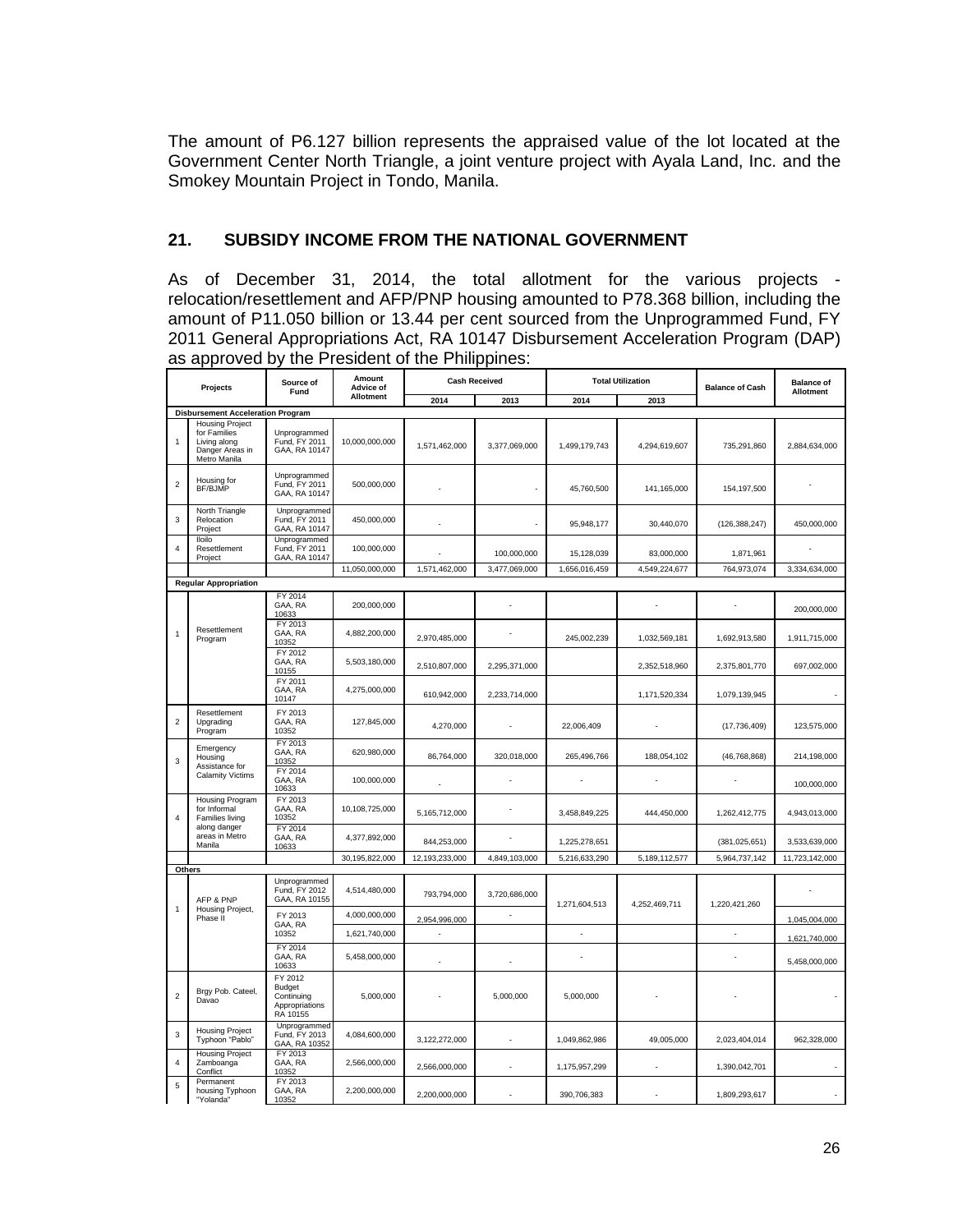|                | Source of<br>Projects<br>Fund                      |                                                | Amount<br>Advice of | <b>Cash Received</b> |                | <b>Total Utilization</b> |                | <b>Balance of Cash</b> | <b>Balance of</b><br>Allotment |
|----------------|----------------------------------------------------|------------------------------------------------|---------------------|----------------------|----------------|--------------------------|----------------|------------------------|--------------------------------|
|                |                                                    |                                                | Allotment           | 2014                 | 2013           | 2014                     | 2013           |                        |                                |
|                |                                                    | Unprogrammed<br>Fund, FY 2014<br>GAA, RA 10633 | 11,000,000,000      |                      |                |                          |                |                        | 11,000,000,000                 |
| 6              | Housing for<br>victims of<br>Typhoon<br>Sendona    | Unprogrammed<br>Fund, FY 2014<br>GAA, RA 10633 | 178,100,000         |                      |                |                          |                |                        | 178.100.000                    |
| $\overline{7}$ | Reconstruction &<br>Rehabilitation<br>Program Fund | Unprogrammed<br>Fund, FY 2014<br>GAA, RA 10633 | 1,500,000,000       |                      |                |                          |                |                        | 1,500,000,000                  |
|                |                                                    |                                                | 37,127,920,000      | 11,637,062,000       | 3.725.686.000  | 3.893.131.181            | 4,301,474,711  | 6,443,161,592          | 21.765.172.000                 |
|                |                                                    |                                                | 78,373,742,000      | 25,401,757,000       | 12,051,858,000 | 10,765,780,930           | 14,039,811,965 | 13,172,871,808         | 36,822,948,000                 |

The subsidy fund intended for BFP/BJMP Project was utilized for the North Triangle Relocation Project for the acquisition of property to be used as relocation site for ISFs in the North Triangle Area, Quezon City amounting to P95,948,177 pending the release of cash for the said project. While the subsidy fund intended for Housing Program of AFP/PNP and ISFs living along danger areas were likewise used for Resettlement Projects amounting to P245,002,239. Further, the Housing Program for AFP/PNP Phase II temporarily utilized the subsidy fund intended for ISFs living along danger areas, corporate receipts and comprehensive and integrated shelter financing act (CISFA) fund amounting to P1,271,604,513.

### **22. CORRECTION OF PRIOR YEARS' ERRORS**

|                                                 | 2014            | 2013           |
|-------------------------------------------------|-----------------|----------------|
| Subsidy -                                       |                 |                |
| Liquidation of various resettlement projects    | (879, 276, 282) | (43,386,483)   |
| Northrail/Southrail relocation projects         | (31, 223, 636)  | (382, 250)     |
| AFP/PNP                                         | (308,141,282)   |                |
| Informal Settler Families Living in Danger Area | (686, 369, 012) |                |
| <b>Prior Years' Charges</b>                     |                 |                |
| Maintenance and other operating expenses        | (12, 173, 292)  | (34, 569, 819) |
| Personal services                               | (3,827,428)     | (16,624,903)   |
| Donations                                       | (12, 872, 105)  |                |
| Various adjustments                             | (2,479,114)     | 168,026,980    |
| <b>Prior Years' Credits</b>                     |                 |                |
| Income from Joint Venture                       | 1,006,461       | 683,512        |
| Accrued rental and amortization receivable      | (89,355,430)    | (16, 376, 498) |
| <b>Administration Fee</b>                       | 56,691,942      |                |
| Prior years' amortization interest,             |                 |                |
| delinquency interest, notarial fees,            |                 |                |
| service fees, miscellaneous income              | 132,621,999     | 196,609,363    |
| Various adjustments to income                   | (3,919,509)     | 16,860,784     |
|                                                 | 1,839,316,688   | 270,840,686    |

This account is broken down as follows:

### **23. FINANCIAL RISK MANAGEMENT**

The Authority has significant exposure to the following risk:

a. Credit Risk – refers that one will default by failing to make the required payments. The risk of financial loss due to inability or unwillingness to settle one's obligation in accordance with the agreed terms. Since the Authority is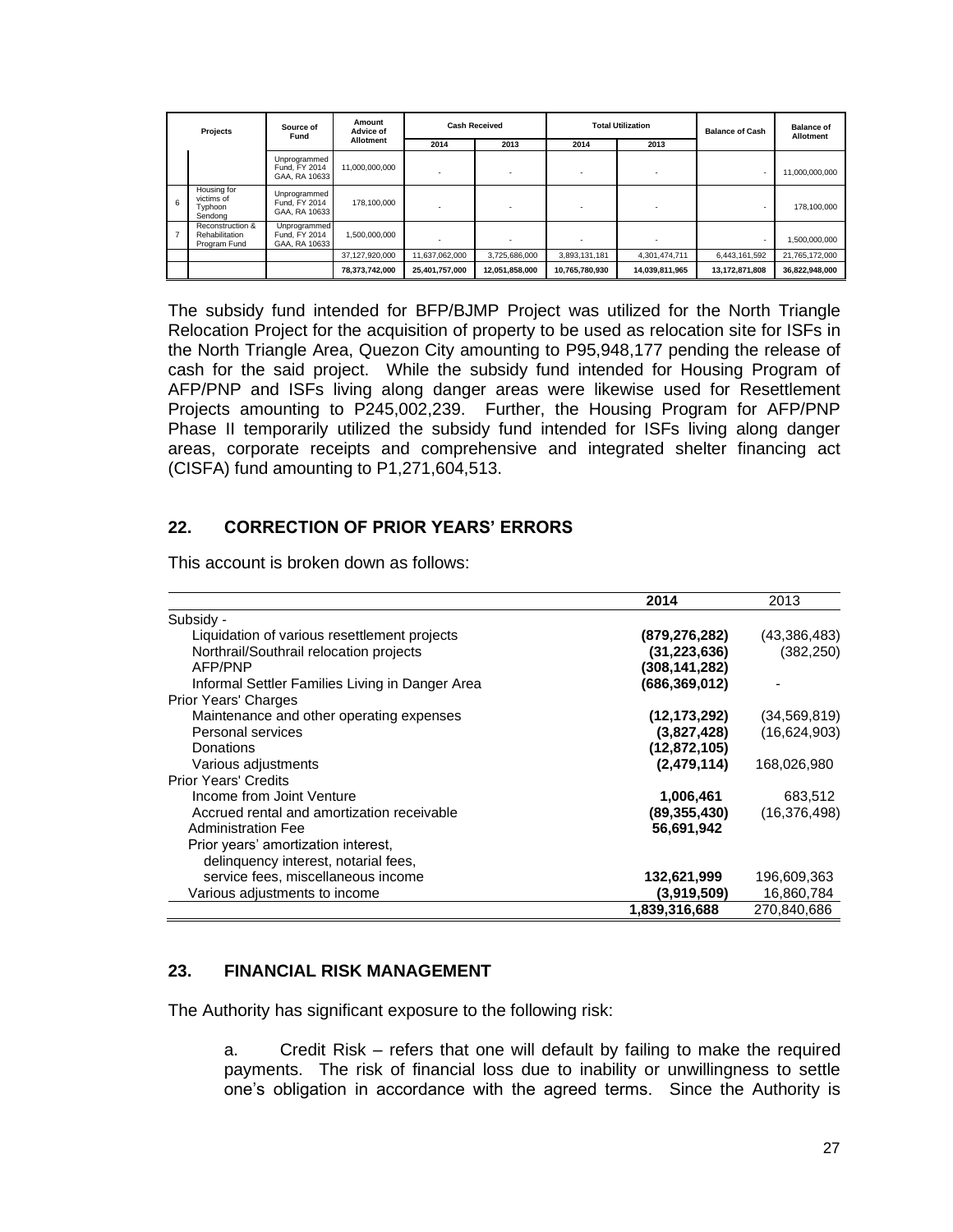providing housing assistance to informal settler families and low salaried government employees, the exposure to credit risk is of great magnitude.

The Authority, in managing its credit risk, makes regular review of policies regarding loan restructuring and lowering of interest. Past due accounts are being monitored and evaluated closely. The Authority also engages in livelihood programs to help the beneficiaries meet their daily needs.

b. Liquidity Risk – refers to the possibility that the Authority will encounter difficulty in meeting the obligations associated with its financial liabilities that are settled by delivering cash or another financial asset. The Authority manages liquidity risk by maintaining adequate reserves to meet its currently maturing obligations.

c. Interest Rate Risk (IRR) – is the exposure to adverse movements in interest rates.

Investments – in managing the IRR, the Authority invests in financial institutions with a fixed interest rate agreement either for 30 days or 90 days. Any variation in the interest rate will not have a material impact on the net profit of the Authority.

Receivables – interest rate exists in the trade receivables/interest bearing assets due to the change in the assets value resulting from the variability of interest rates. The financial expenses being charged in the cost of assets vary depending on the payment of principal and interest on the borrowings by the Authority.

### **24. PENDING CASES IN COURT**

As of December 31, 2014, no provision for liability was recognized or taken up in the books for cases in court because the amount cannot be measured reliably, pending court decision.

| <b>DOCKET NO.</b>                                             | <b>PROPERTY</b>                | <b>DESCRIPTION</b>        |
|---------------------------------------------------------------|--------------------------------|---------------------------|
| NHA vs. A.C. Yulo, et al. Case No. 1355                       | <b>Bacolod City</b>            | <b>Expropriation case</b> |
| Mandurriao Sites & Services Civil Case<br>No. 4255            | Mandurriao Sites & Services    | <b>Expropriation case</b> |
| NHA vs. Bernabe Noble, et al. Case No.<br>7847                | Lapasan, Cagayan de Oro City   | <b>Expropriation case</b> |
| NHA vs. City of Cagayan de Oro, et al.<br>Civil Case No. 7465 | Macabalan, Cagayan de Oro City | <b>Expropriation case</b> |
| NHA vs. Casimiro Tamparong, et al.<br>Civil Case No. 7464     | Puntod, Cagayan de Oro City    | <b>Expropriation case</b> |
|                                                               |                                |                           |

The following are the list of the NHA pending cases:

NHA vs. Celso delos Angeles, et al.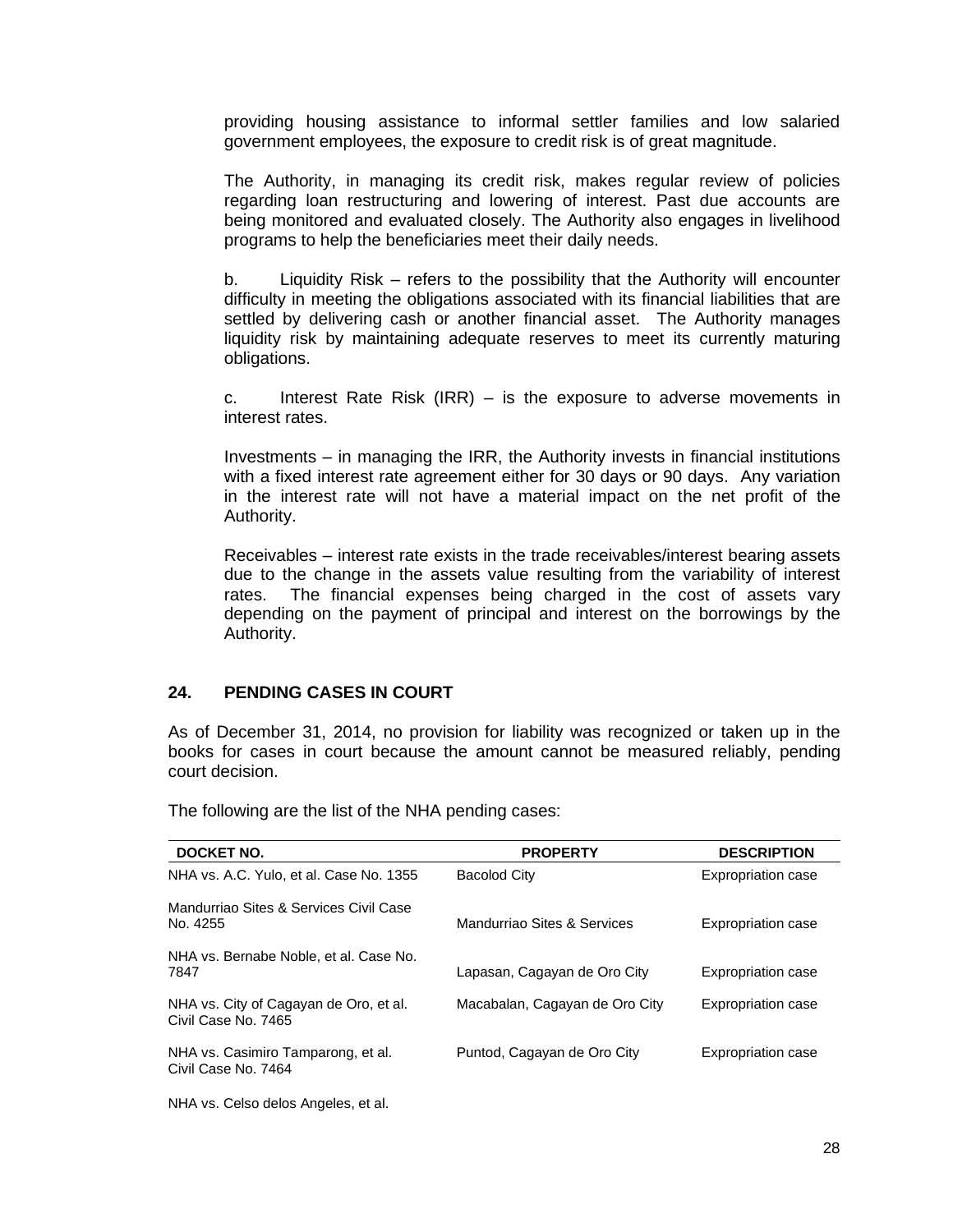| DOCKET NO.                                                                                                                 | <b>PROPERTY</b>                               | <b>DESCRIPTION</b>                                     |
|----------------------------------------------------------------------------------------------------------------------------|-----------------------------------------------|--------------------------------------------------------|
| Civil Case No. 39068                                                                                                       | Karangalan, Pasig City                        | <b>Expropriation case</b>                              |
| NHA vs. Aurea Abrera, et al. Case No.<br>58413 RTC, Br. 71, Pasig City C.A.<br>G.R. CV No. 66162                           | West Crame, San Juan, M.M.                    | Expropriation case                                     |
| NHA vs. Elisa Cabrera Luna, et al. Case<br>No. C-10688<br>NHA vs. Ruperto Marero, et al. Case<br>No. 27933                 | Bagong Barrio, Caloocan City<br>Antipolo City | <b>Expropriation case</b><br><b>Expropriation case</b> |
| NHA vs. Virginia Pabelico, et al. CA GR-<br>CV-70216/Case No. 88-45629                                                     | Sta. Ana, Manila                              | <b>Expropriation case</b>                              |
| NHA vs. Jaime Pajara, et al.                                                                                               | Kadunganan, Sagkahan, Leyte                   | <b>Expropriation case</b>                              |
| NHA vs. Patricia L. Tiongson, et al. CC<br>No. 87-42018 and CC No. 87-42019,<br>RTC Br. 41, Manila (CA GR CV No.<br>37367) | Tambunting, Tondo, Manila                     | <b>Expropriation case</b>                              |
| NHA vs. Patricia L. Tiongson, et al. CC<br>No. C-87-42017 and CC No. 87-42016,<br>RTC Br. 40, Manila (CA GR CV 37367)      | Sunog Apog, Tondo, Manila                     | <b>Expropriation case</b>                              |
| NHA vs. Humberto Villareal, et al. SCA-<br>007-01, RTC Br. 17, Roxas City                                                  | Brgy. Poblacion Sur, Ivisan,<br>Capiz         | Expropriation case                                     |
| <b>First United Contractors</b><br>Corporation vs. NHA CIAC Case No.<br>14-20031                                           | Antipolo, Rizal                               | With Notice of<br>Garnishment                          |
| R-II Builders, Inc. (Petitioner) vs. Home<br>Guaranty Corporation, et al.<br>(Respondents) Civil Case No. 08-<br>120402    | Tondo, Manila                                 | Expropriation case                                     |
|                                                                                                                            | <b>DASMARINAS BAGONG BAYAN</b>                |                                                        |
| NHA vs. Sotero Alvaran, Case No. TG-<br>358 (Encabo Property)                                                              |                                               | <b>Expropriation case</b>                              |
| NHA vs. Asislo Toledo (formerly owned<br>by Luciano Austria), Case No. TG-385 &<br>TG-386                                  |                                               | Expropriation case                                     |
| NHA vs. Felipe Ilano, Case No. TG-421                                                                                      |                                               | <b>Expropriation case</b>                              |

#### **GRACE PARK SUBDIVISION/BARRIO RODRIGUEZ, CALOOCAN CITY Handled by the Office of the Government Corporate Counsel**

| NHA vs. Domingo Lim, et al. CC No. C- |                                 |                           |
|---------------------------------------|---------------------------------|---------------------------|
| 6226 GR No. 116176 RTC, Caloocan      | Grace Park Subd., Caloocan City | <b>Expropriation case</b> |
| City                                  |                                 |                           |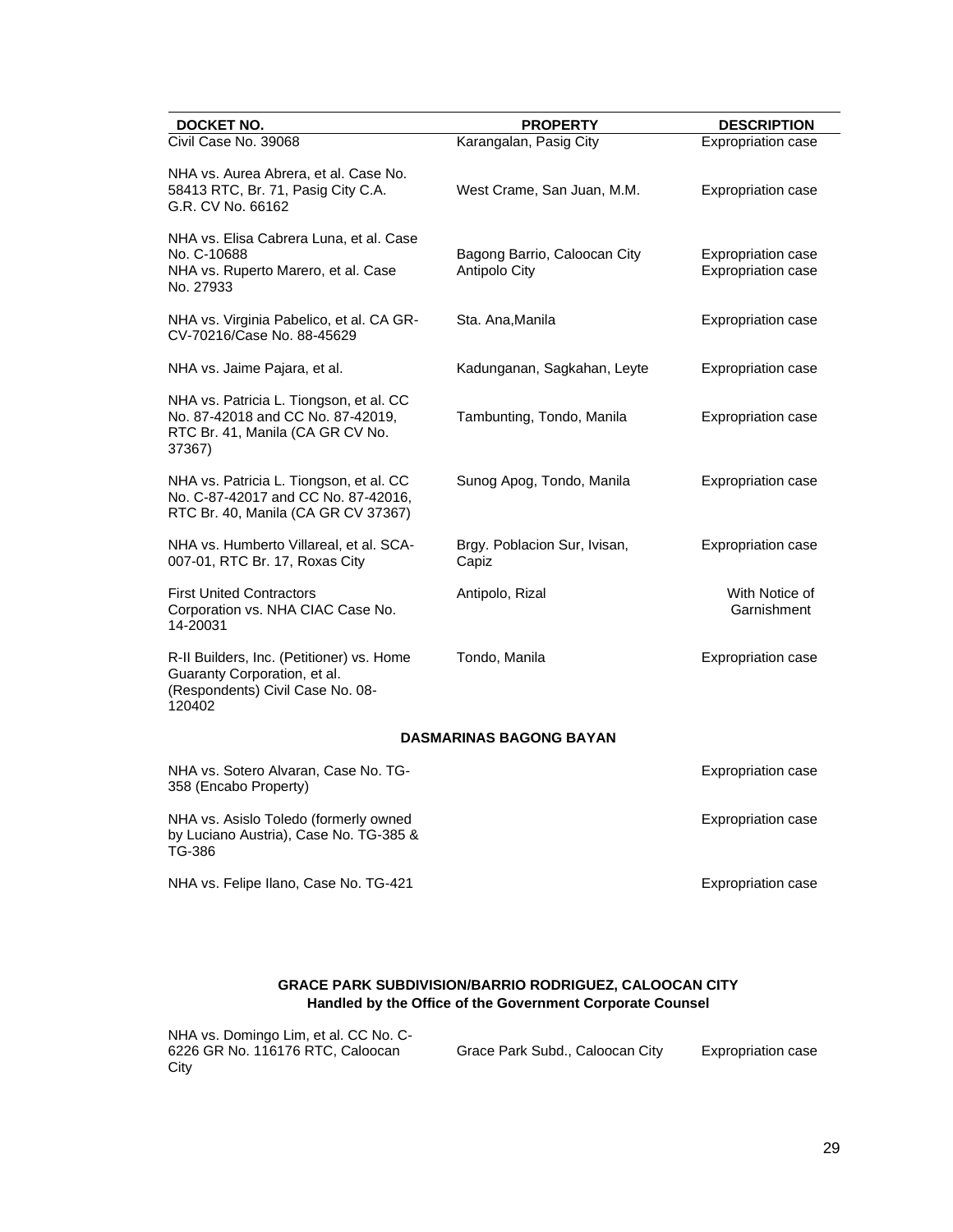| <b>DOCKET NO.</b>                                                                                                           | <b>PROPERTY</b>                 | <b>DESCRIPTION</b>        |
|-----------------------------------------------------------------------------------------------------------------------------|---------------------------------|---------------------------|
| NHA vs. Julia Diez, et al. CA GR CV<br>No. 10200-10212, GR 110770                                                           | Grace Park Subd., Caloocan City | Expropriation case        |
| NHA vs. Fermin Manapat CC No. C-<br>6229, RTC, Caloocan City, GR L-<br>118625, GR 110478, 110482-93                         | Grace Park Subd., Caloocan City | Expropriation case        |
| Rosemarie A. Guanzon, GR<br>No.110462-74                                                                                    | Grace Park Subd., Caloocan City | <b>Expropriation case</b> |
| NHA vs. Maximo Laberanes, et al. CC<br>No. 6231 RTC-Caloocan City, CA GR<br>No. 10200-10212                                 | Grace Park Subd., Caloocan City | <b>Expropriation case</b> |
| NHA vs. Cesario Vega, et al. CC No. C-<br>6435, RTC - Caloocan City, CA GR CV<br>10200-10212 (consolidated)                 | Grace Park Subd., Caloocan City | <b>Expropriation case</b> |
| NHA vs. Conrado Ng Cinco, CC No. C-<br>6234, RTC-Caloocan City                                                              | Grace Park Subd., Caloocan City | <b>Expropriation case</b> |
| NHA vs. Alfredo de Guzman et al. CC<br>No. C-6255, RTC-Caloocan City, CA<br>GR CV 10200-10212 (consolidated)                | Grace Park Subd., Caloocan City | <b>Expropriation case</b> |
| NHA vs. Lucas Salonga CC No. C-<br>6235, RTC-Caloocan City, CA GR CV<br>No. 10200-10212 (consolidated)                      | Grace Park Subd., Caloocan City | Expropriation case        |
| NHA vs. Dominador Ramos CC No. C-<br>6228, RTC-Caloocan, CA GR CV<br>10200-10212 (consolidated)                             | Grace Park Subd. Caloocan City  | <b>Expropriation case</b> |
| NHA vs. Aurora Dy-Dela Costa, et al.<br>CC No. C-6230, RTC - Caloocan City,<br>CA GR CV 10200-10212 (consolidated)          | Grace Park Subd., Caloocan City | Expropriation case        |
| NHA vs. Roman Catholic Archbishop of<br>Manila, CC No. C-6625, RTC-Caloocan<br>City, CA GR CV 10200-10212<br>(consolidated) | Grace Park Subd., Caloocan City | Expropriation case        |
| NHA vs. Carco Motor Sales, Inc. CC<br>No. C-6237, RTC Caloocan City,<br>(consolidated)                                      | Grace Park Subd., Caloocan City | Expropriation case        |
| NHA vs. Carco Motors/<br>Philtrust Bank, CC No. C-6236                                                                      | Grace Park Subd., Caloocan City | <b>Expropriation case</b> |
| NHA vs. Virginia Castro, et al., CC No.<br>C-6226, RTC-Caloocan City, CA GR CV<br>27159 CC No. C-6226                       | Grace Park Subd., Caloocan City | <b>Expropriation case</b> |
| NHA vs. John C. Lee, CC No. C-6233,<br>RTC-Caloocan City, CA GR CV No.<br>10200-10212                                       | Grace Park Subd., Caloocan City | <b>Expropriation case</b> |
| NHA vs. Angelita Puno, CC No. C-6232,<br>RTC-Caloocan City, CA GR CV 10200-<br>10212                                        | Grace Park Subd., Caloocan City | Expropriation case        |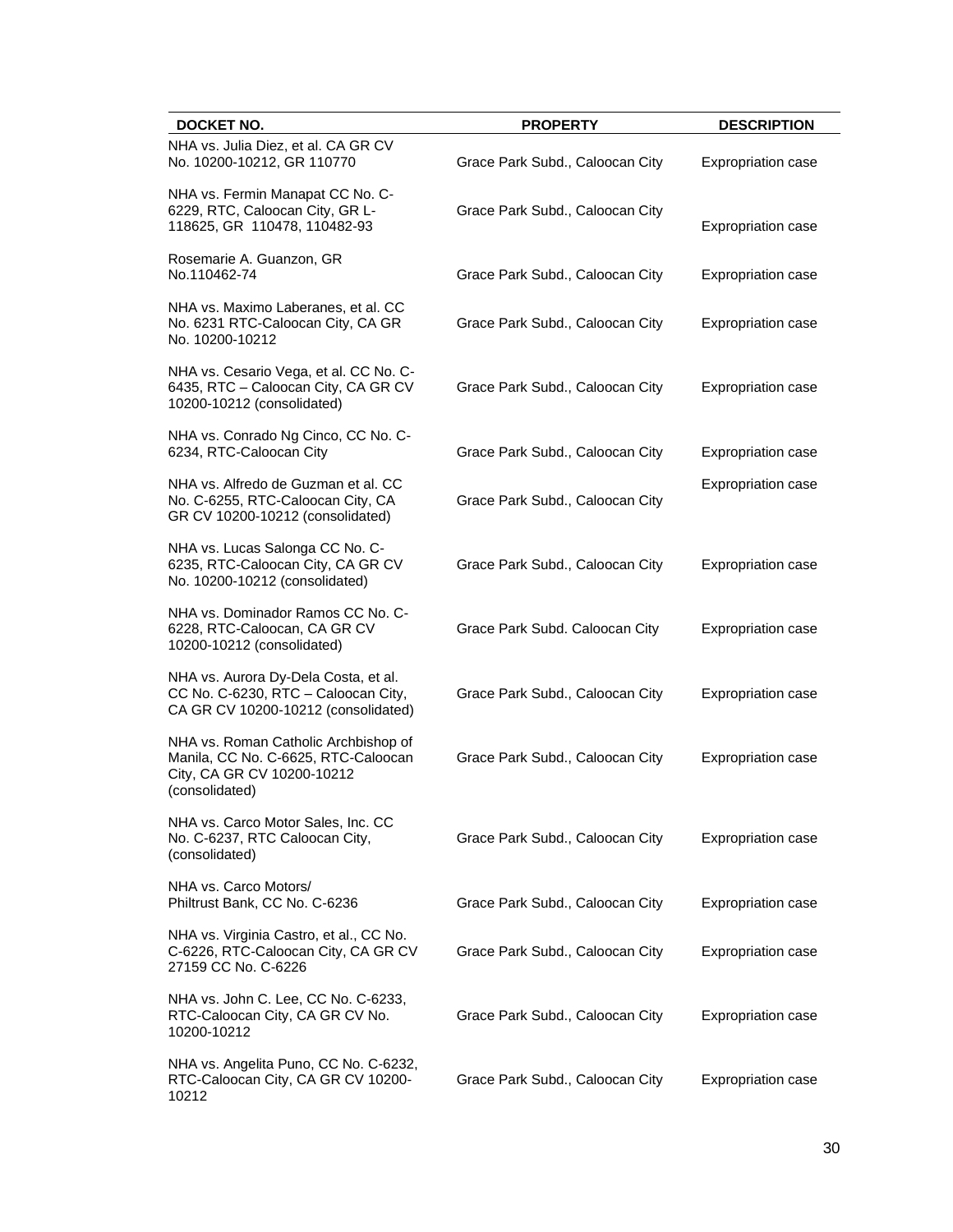| DOCKET NO.                                                                                                                       | <b>PROPERTY</b>                 | <b>DESCRIPTION</b>        |
|----------------------------------------------------------------------------------------------------------------------------------|---------------------------------|---------------------------|
| NHA vs. Juan Puno and Carmencita<br>Cayanan, CC No. C-6238, RTC-<br>Caloocan, CA GR CV 10200-10212                               | Grace Park Subd., Caloocan City | <b>Expropriation case</b> |
| NHA vs. Sps. Elias and Inocencia<br>Cuyugan, Juan Puno and Carmencita,<br>CC No. C-6226, RTC-Caloocan City,<br>GR No. 110530-421 | Grace Park Subd., Caloocan City | <b>Expropriation case</b> |

### **25. SUPPLEMENTARY INFORMATION REQUIRED UNDER BUREAU OF INTERNAL REVENUE REGULATION NOS. 15-2010 AND 19-2011**

In compliance to the above regulations, the following taxes and withholding taxes were paid and accrued in CY 2014:

| Taxes paid in 2014                       |             |
|------------------------------------------|-------------|
| On compensation                          | 89,315,079  |
| Expanded                                 | 54,476,141  |
| VAT and other percentage tax             | 41,688,335  |
|                                          | 185,479,555 |
| Add: Taxes withheld (to be paid in 2015) |             |
| On compensation                          | 1,727,165   |
| Expanded                                 | 5,476,867   |
| VAT and other percentage tax             | 2,681,687   |
|                                          | 9,885,719   |
|                                          | 195,365,274 |

The NHA, being the primary government agency in charge of providing housing for the underprivileged and homeless, shall be exempted from the payment of all fees and charges of any kind, whether local or national, such as income and real taxes. All documents or contracts executed by and in favor of the NHA shall also be exempted from the payment of documentary stamp and registration fees, including fees required for the issuance of transfer certificates of titles per Section 19 of Republic Act (RA) 7279, otherwise known as the Urban Development and Housing Act of 1992, Providing Tax Incentives to Government-Owned and Controlled Corporations and Local Government Units as well as Private Mortgage Program, amending for the purpose pertinent provisions of Sections 2.4 and 5 of Revenue Regulations No. 9-93.

### **26. GSIS**

National Housing Authority has complied with the GSIS regulations on the proper deductions of GSIS premiums from the salaries of employees and the timely remittances thereof to the GSIS in accordance with RA No. 8291.

### **27. PHILHEALTH**

Management remitted the Philhealth personal and corporate share contributions on a monthly basis as required under Sec. 20 Title III, of the Revised Implementing Rules and Regulations of RA 9241.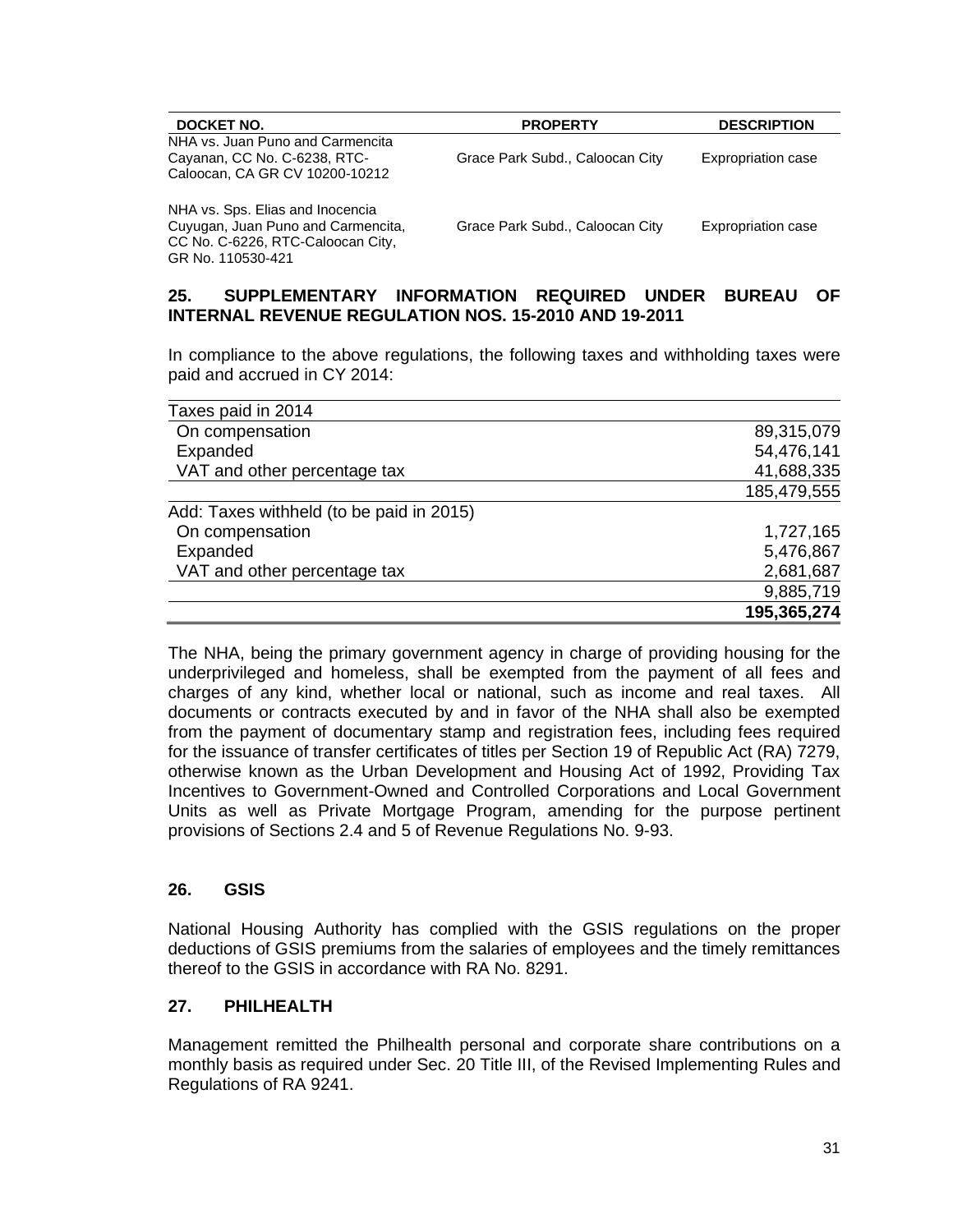## **28. TRUST FUNDS**

## **NATIONAL GOVERNMENT CENTER (NGC)**

On March 29, 2005, the Home Guaranty Corporation (HGC) transferred to the NHA the operation and management of the National Government Center (NGC) Housing Project, by virtue of Republic Act No. 9207, otherwise known as the National Government Center (NGC) Housing and Land Utilization Act of 2003. Under this Act, the NHA was made the trustee of the NGC Housing Project (East and West) excluding those where the Home Guaranty Corporation (HGC) has acquired proprietary interest.

Prior to its transfer to NHA, the NGC Housing Project came into existence by virtue of Proclamation No. 137 dated August 11, 1987, thereby segregating lands covering more or less 150 hectares from the National Government Center situated at West of Commonwealth Avenue, Quezon City to be utilized as socialized housing for the beneficiaries living thereat. In April 1998, Proclamation No. 1169 was issued excluding additional portion of land in the east side (approximately 238 hectares) and declaring the same for development and disposition into a mixed use for government complexes, buildings and offices, socialized housing and other purposes.

|                                    |               |                 | Increase/     |
|------------------------------------|---------------|-----------------|---------------|
| <b>Particulars</b>                 | 2014          | 2013            | (Decrease)    |
| <b>Financial Position</b><br>А.    |               |                 |               |
| Assets                             | 742,813,714   | 725,483,129     | 17,330,585    |
| Liabilities                        | 904,762,465   | 877,428,129     | 27,334,336    |
| Equity                             | (161,948,751) | (151, 945, 000) | (10,003,751)  |
| <b>Results of Operations</b><br>В. |               |                 |               |
| Revenue from general income        | 6,869,510     | 9,143,468       | (2, 273, 958) |
| <b>Operating expenses</b>          | 20,884,345    | 20,832,255      | 52,090        |
| Loss from operations               | (14,014,835)  | (11,688,787)    | (2,326,048)   |
| Other income                       | 1,277,969     | 1,461,466       | 183,497       |
| Net loss                           | (12,736,866)  | 10,227,321)     | (2,509,545)   |

#### **PINATUBO PROJECT MANAGEMENT OFFICE (PPMO)**

Executive Order No. 552 dated August 1, 2006, mandates the Housing and Urban Development Coordinating Council (HUDCC) to transfer the administration and management of the Mt. Pinatubo Lowland Communities and all other functions performed by the Pinatubo Project Management Office (PPMO) to the National Housing Authority (NHA).

The NHA shall establish a Trust Fund for the Mt. Pinatubo and maintain a separate set of books independent from the books and records of the NHA.

The HUDCC turned-over 14 lowland resettlement sites, various assets, liabilities and capital as of July 31, 2006. Recording of assets and liabilities were taken up in the books. Collection and disbursements were reclassified from NHA books to Mt. Pinatubo books.